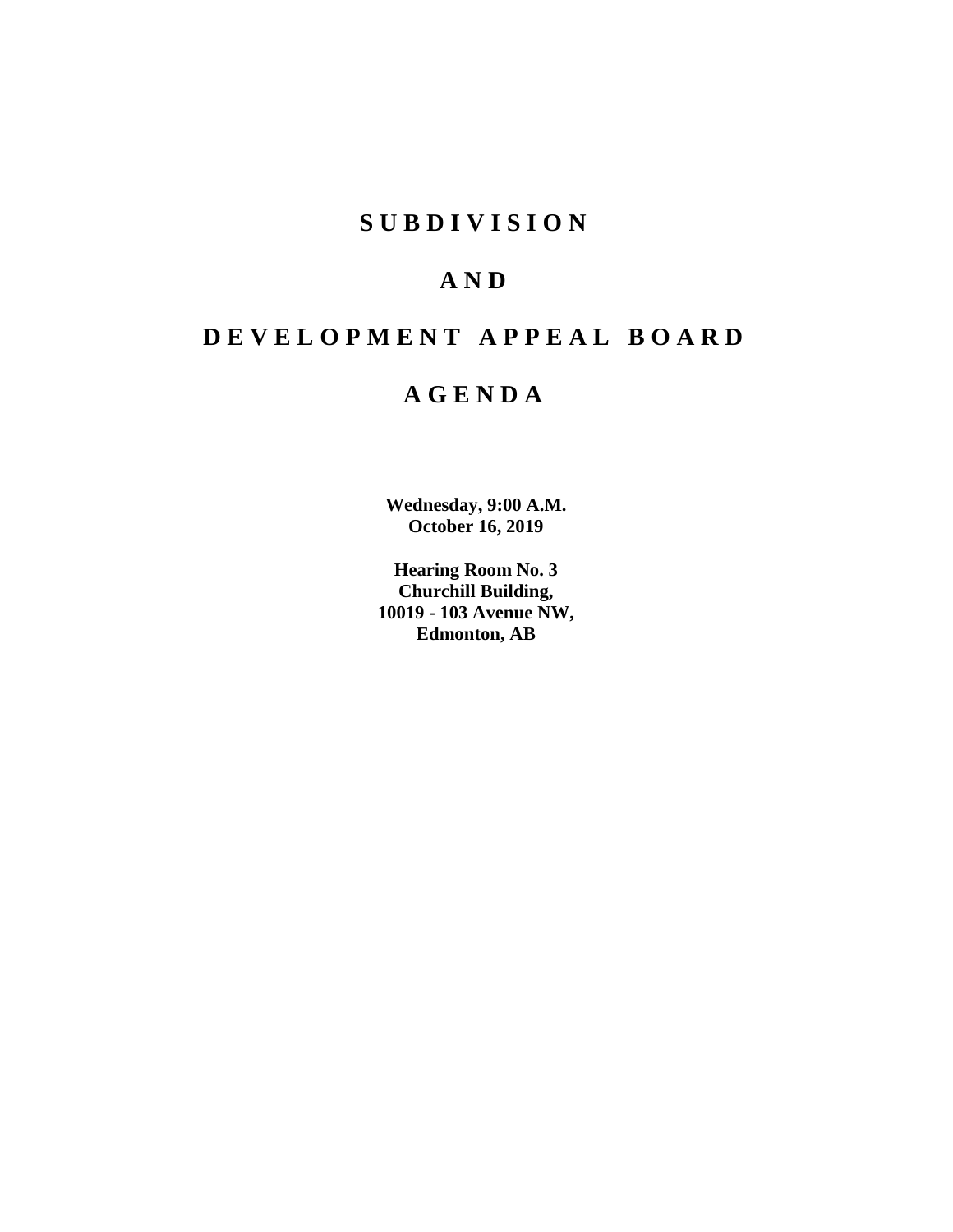## **SUBDIVISION AND DEVELOPMENT APPEAL BOARD HEARING ROOM NO. 3**

|              | <b>NOTE:</b> |               | Unless otherwise stated, all references to "Section numbers" refer to<br>the authority under the Edmonton Zoning Bylaw 12800.                                                                                                             |
|--------------|--------------|---------------|-------------------------------------------------------------------------------------------------------------------------------------------------------------------------------------------------------------------------------------------|
|              |              |               | to a Child Care Service (Maximum 42 children)<br>and to construct interior and exterior alterations<br>(amend landscaping, new outdoor play space)<br>5010 - 162 Avenue NW, 5004C - 162 Avenue<br><b>NW</b><br>Project No.: 339993833-002 |
| $\mathbf{I}$ | 10:30 A.M.   | SDAB-D-19-177 | To change the Use from a General Retail Store                                                                                                                                                                                             |
|              |              |               |                                                                                                                                                                                                                                           |
|              |              |               | 12518 - 97 Street NW<br>Project No.: 313539906-001                                                                                                                                                                                        |
|              |              |               | To install a Minor Digital Off-premises<br>Freestanding Sign (Facing E/W) (OUTFRONT  <br><b>FAMILY MOTORS)</b>                                                                                                                            |
| T            | 9:00 A.M.    | SDAB-D-19-176 |                                                                                                                                                                                                                                           |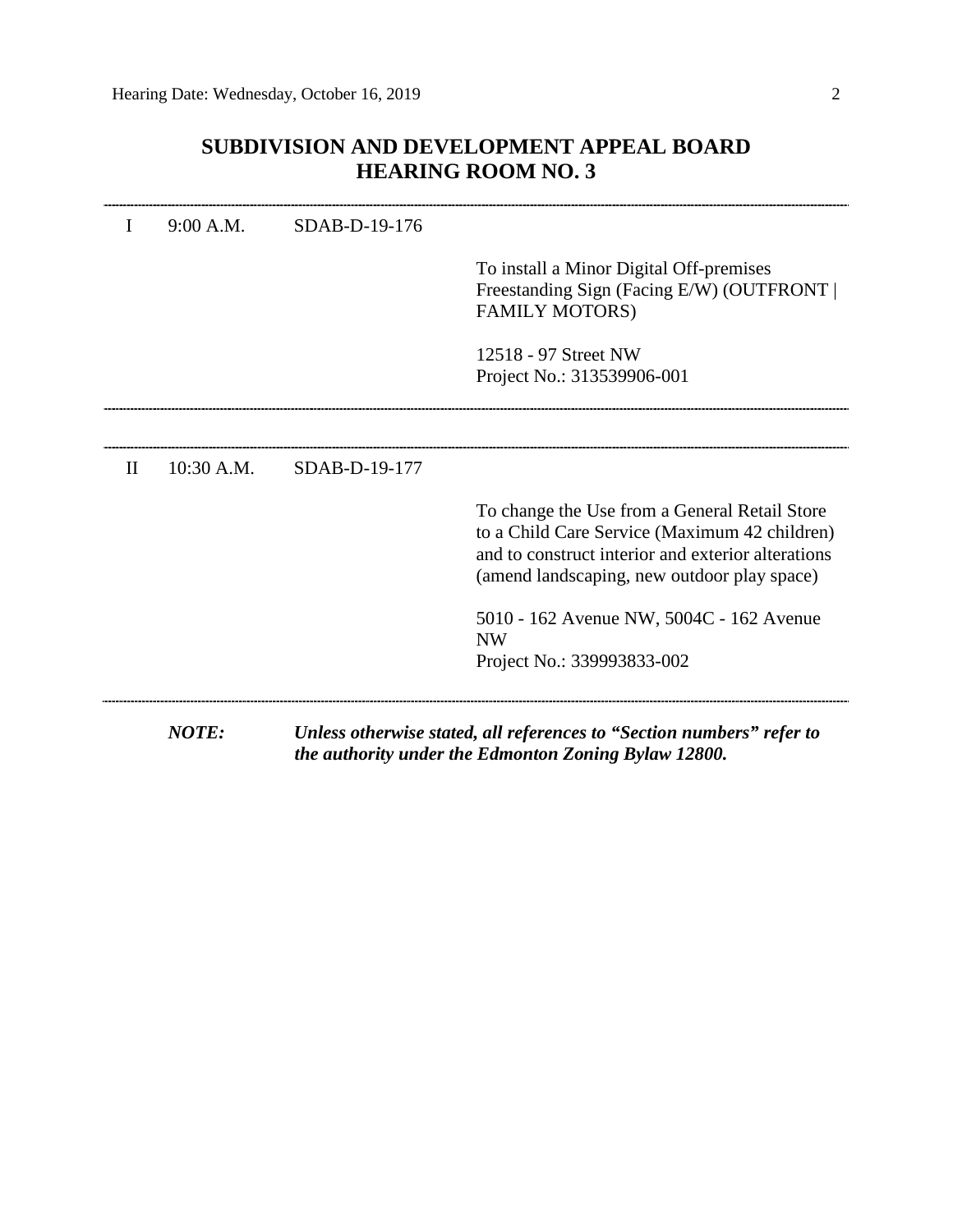| <b>ITEM I: 9:00 A.M.</b> |                                                        | FILE: SDAB-D-19-176                                                                                     |  |  |
|--------------------------|--------------------------------------------------------|---------------------------------------------------------------------------------------------------------|--|--|
|                          | AN APPEAL FROM THE DECISION OF THE DEVELOPMENT OFFICER |                                                                                                         |  |  |
|                          | <b>APPELLANT:</b>                                      |                                                                                                         |  |  |
|                          | <b>APPLICATION NO.:</b>                                | 313539906-001                                                                                           |  |  |
|                          | <b>APPLICATION TO:</b>                                 | Install a Minor Digital Off-premises<br>Sign (Facing E/W)<br>Freestanding<br>(OUTFRONT   FAMILY MOTORS) |  |  |
|                          | <b>DECISION OF THE</b><br>DEVELOPMENT AUTHORITY:       | Refused                                                                                                 |  |  |
|                          | <b>DECISION DATE:</b>                                  | August 14, 2019                                                                                         |  |  |
|                          | <b>DATE OF APPEAL:</b>                                 | August 16, 2019                                                                                         |  |  |
|                          | MUNICIPAL DESCRIPTION<br>OF SUBJECT PROPERTY:          | 12518 - 97 Street NW                                                                                    |  |  |
|                          | <b>LEGAL DESCRIPTION:</b>                              | Plan 0826005 Blk 1 Lot 1                                                                                |  |  |
|                          | ZONE:                                                  | DC2-Site Specific Development Control<br>Provision (990)                                                |  |  |
|                          | <b>OVERLAY:</b>                                        | N/A                                                                                                     |  |  |
|                          | <b>STATUTORY PLAN:</b>                                 | <b>Yellowhead Corridor Area Structure Plan</b>                                                          |  |  |
|                          |                                                        |                                                                                                         |  |  |
|                          |                                                        |                                                                                                         |  |  |

### *Grounds for Appeal*

The Appellant provided the following reasons for appealing the decision of the Development Authority:

> The sign was refused for being deficient in separation between it and competitor signs. However the sign face which caused this refusal in separation actually faces entirely different traffic / different direction. The face that does face the same direction as the ones which are listed on the refusal is a 10 x 20 which does have more than the required separation of 100 metres.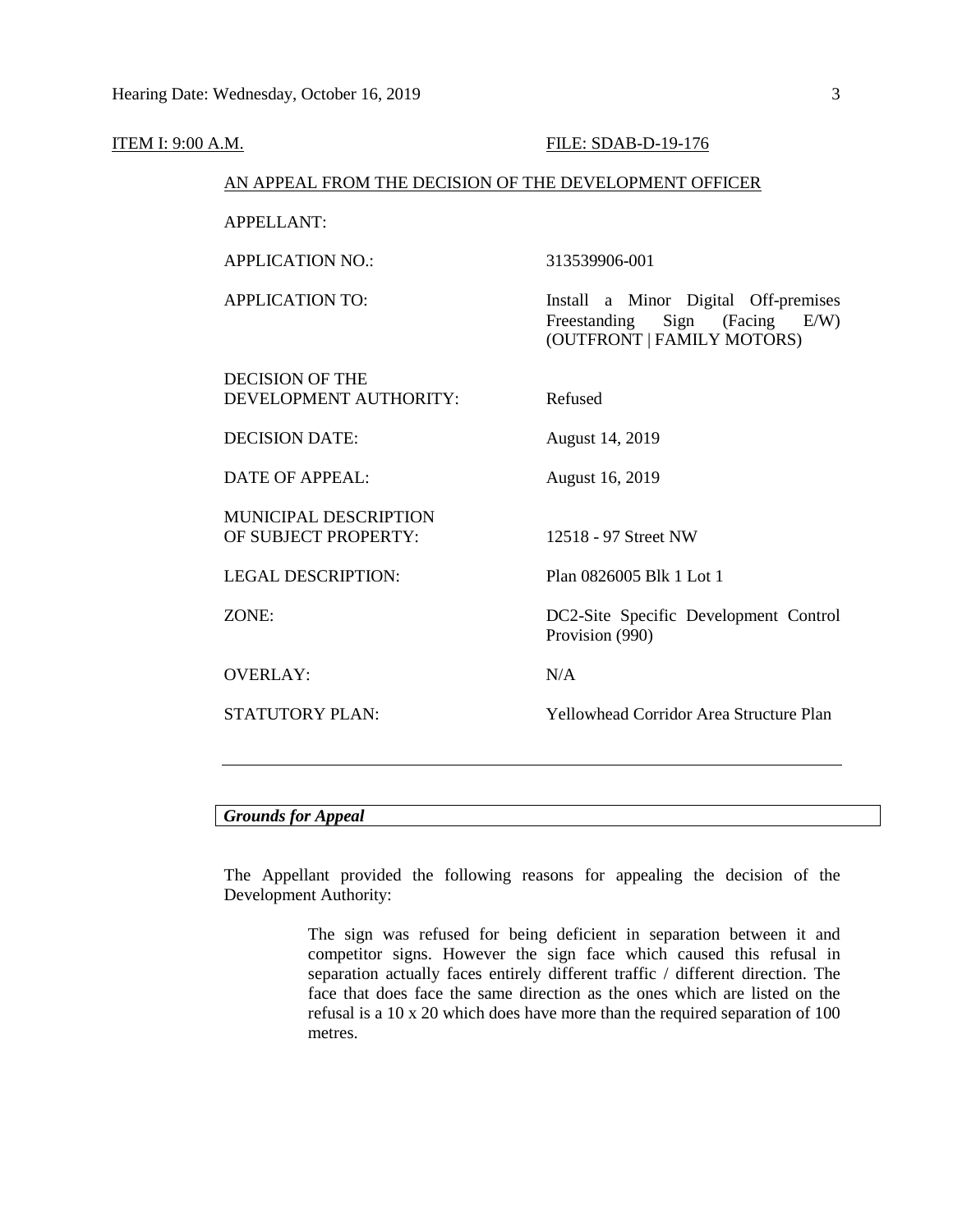### *General Matters*

### **The Appellant requested the matter be scheduled for October 16, 2019.**

### **Appeal Information:**

The *Municipal Government Act*, RSA 2000, c M-26 states the following:

#### **Grounds for Appeal**

**685(1)** If a development authority

- (a) fails or refuses to issue a development permit to a person,
- (b) issues a development permit subject to conditions, or
- (c) issues an order under section 645,

the person applying for the permit or affected by the order under section 645 may appeal to the subdivision and development appeal board.

### **Appeals**

**686(1)** A development appeal to a subdivision and development appeal board is commenced by filing a notice of the appeal, containing reasons, with the board,

- (a) in the case of an appeal made by a person referred to in section 685(1)
	- (i) with respect to an application for a development permit,
		- (A) within 21 days after the date on which the written decision is given under section 642, […]

**685(4)** Despite subsections (1), (2) and (3), if a decision with respect to a development permit application in respect of a direct control district

- (a) …
- (b) is made by a development authority, the appeal is limited to whether the development authority followed the directions of council, and if the subdivision and development appeal board finds that the development authority did not follow the directions it may, in accordance with the directions, substitute its decision for the development authority's decision.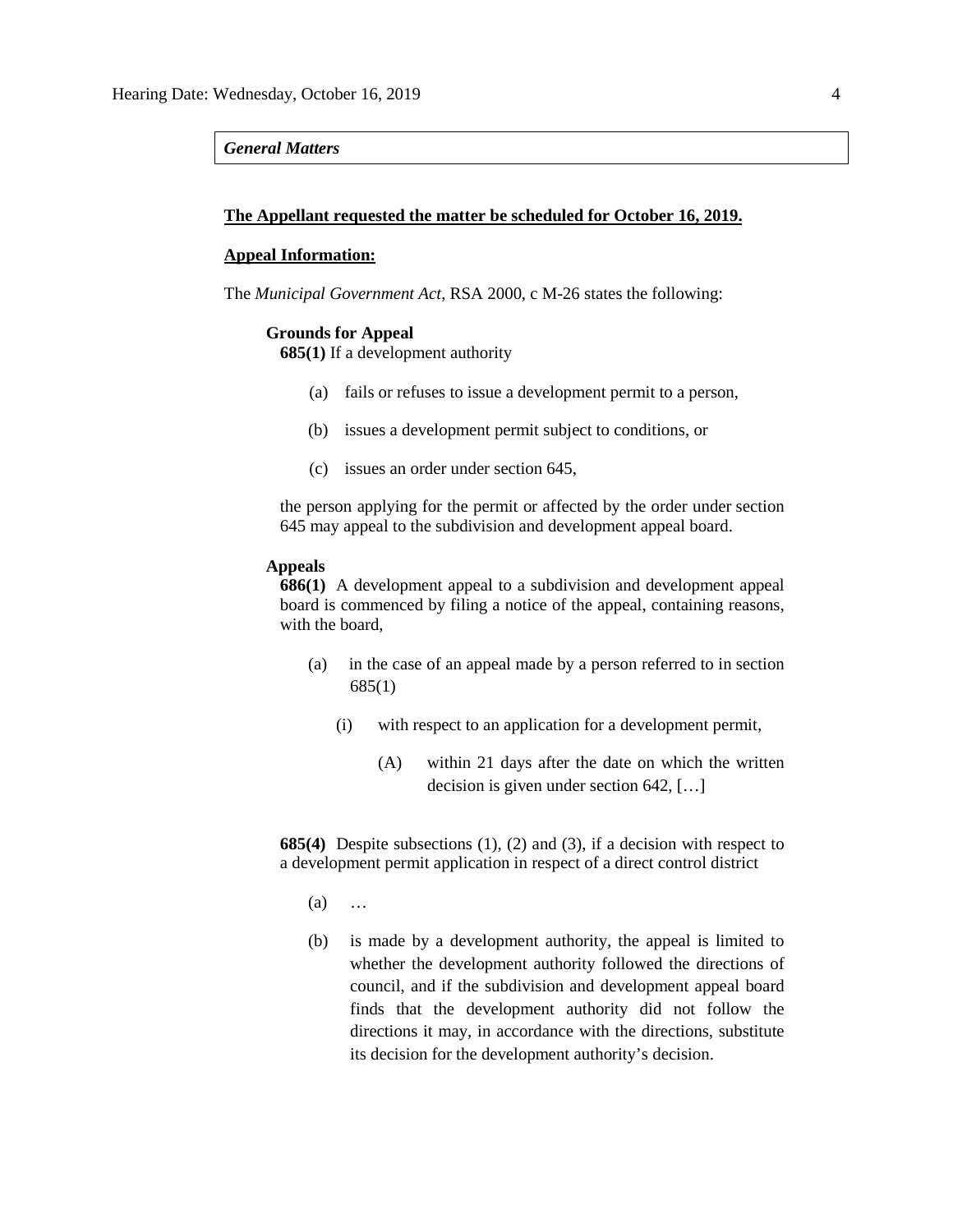### **General Provisions from the** *Edmonton Zoning Bylaw:*

Under DC2.990.3.oo, a **Minor Digital Off-premises Sign** is a **listed Use** in the **DC2.990 Site Specific Development Control Provision**.

Under section 7.9(6), **Minor Digital Off-premises Signs** means "a Freestanding or Fascia Sign that contains Digital Copy, is a Permanent Sign, displays Off-premises Advertising, and does not include moving effects, message transition effects, video images, or animation."

Under section 6.2, **Freestanding Signs** means:

a Sign supported independently of a building.



Under section 6.2, **Off-Premise Signs** means:

any Sign displaying Copy that directs attention to a business, activity, product, service or entertainment that cannot be considered as the principal products sold nor a principal business, activity, service or entertainment provided on the premises or Site where the Sign is displayed.

Section DC2.990.4(m) states "Signs shall comply with the Zoning Bylaw Schedule 59F."

DC2.990.1 states that the **General Purpose** of the **DC2.990 Site Specific Development Control Provision** is:

to provide for a range of commercial and business uses on a site that maintains high visibility along 97 Street and Yellowhead Trail, and to establish site-specific development regulations to ensure that the Site is remediated to the extent necessary to accommodate the intended Uses.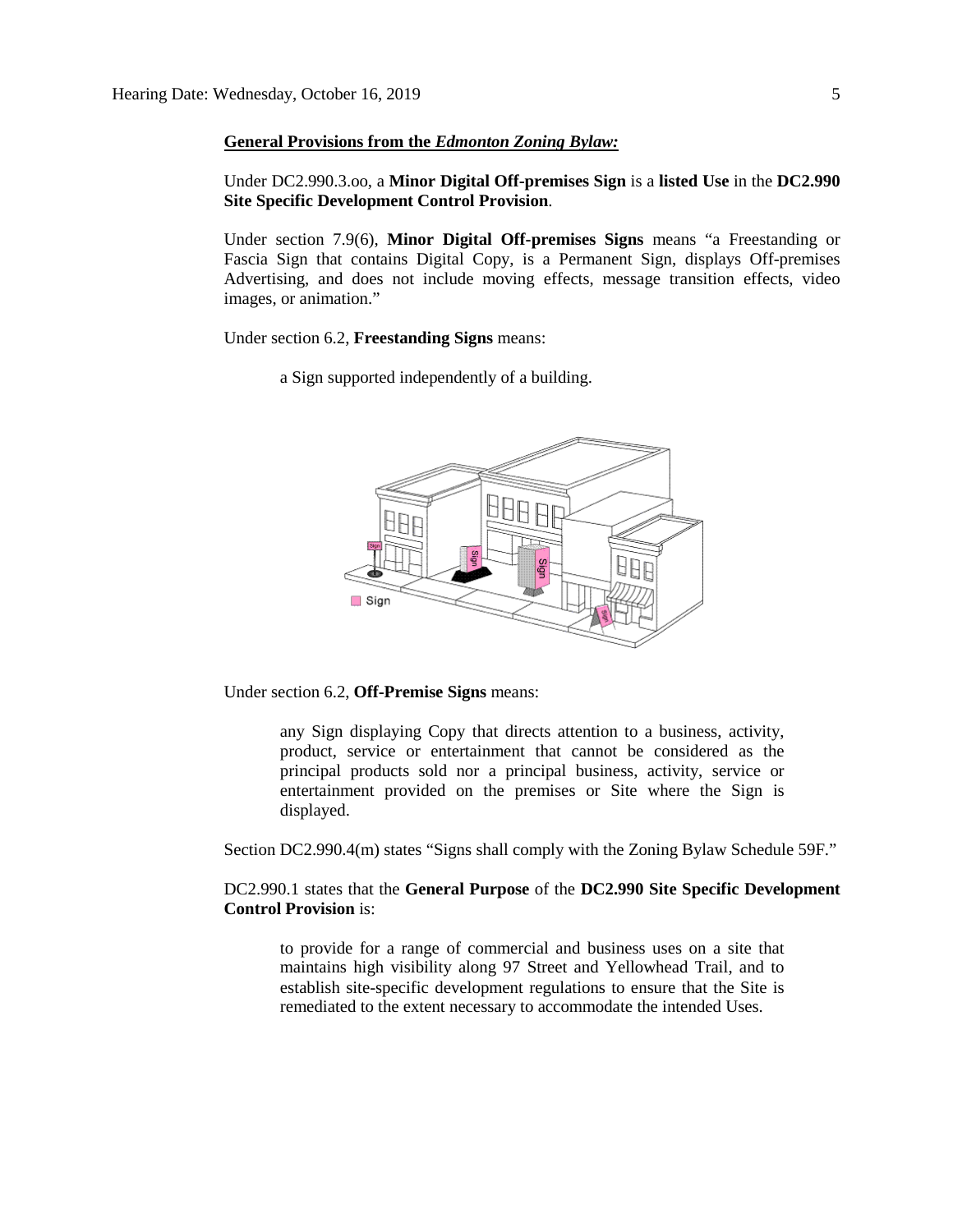### *Schedule 59F - Separation Distance*

Schedule 59F.3(6)(e) states:

proposed Sign locations shall be separated from Signs with Digital Copy greater than 8.0  $m<sup>2</sup>$  or Off-premises Signs as follows:

| Proposed Sign Area                          | Minimum separation distance from        |  |  |
|---------------------------------------------|-----------------------------------------|--|--|
|                                             | Signs with Digital Copy greater than    |  |  |
|                                             | $8.0 \text{ m}^2$ or Off-premises Signs |  |  |
| Greater than $8.0 \text{ m}^2$ to less than | 100 <sub>m</sub>                        |  |  |
| $20 \text{ m}^2$                            |                                         |  |  |
| 20 m <sup>2</sup> to 40m <sup>2</sup>       | 200m                                    |  |  |
| Greater than $40 \text{ m}^2$               |                                         |  |  |

The separation shall be applied from the location of the larger Offpremises Sign or Sign with Digital Copy.

### **Development Officer's Determination**

1. Proposed Sign locations shall be separated from Digital Signs greater than 8.0m2 or Off-premises Signs greater than 20m2 by 200m. The separation shall be applied from the larger Off-premises Sign or Digital Sign location.

Area of Existing PATTISON Sign (DP 135554575-001) (ID 637): 18.5 m2

Location: 12654 - 97 STREET NW

Required Separation Distance: 200 m

Proposed Separation Distance: 143 m

Deficient by: 57 m

Area of Existing PATTISON Sign (DP 166716713-001) (ID 676): 18.5 m2

Location: 12654 - 97 STREET NW

Required Separation Distance: 200 m

Proposed Separation Distance: 132 m

Deficient by: 68 m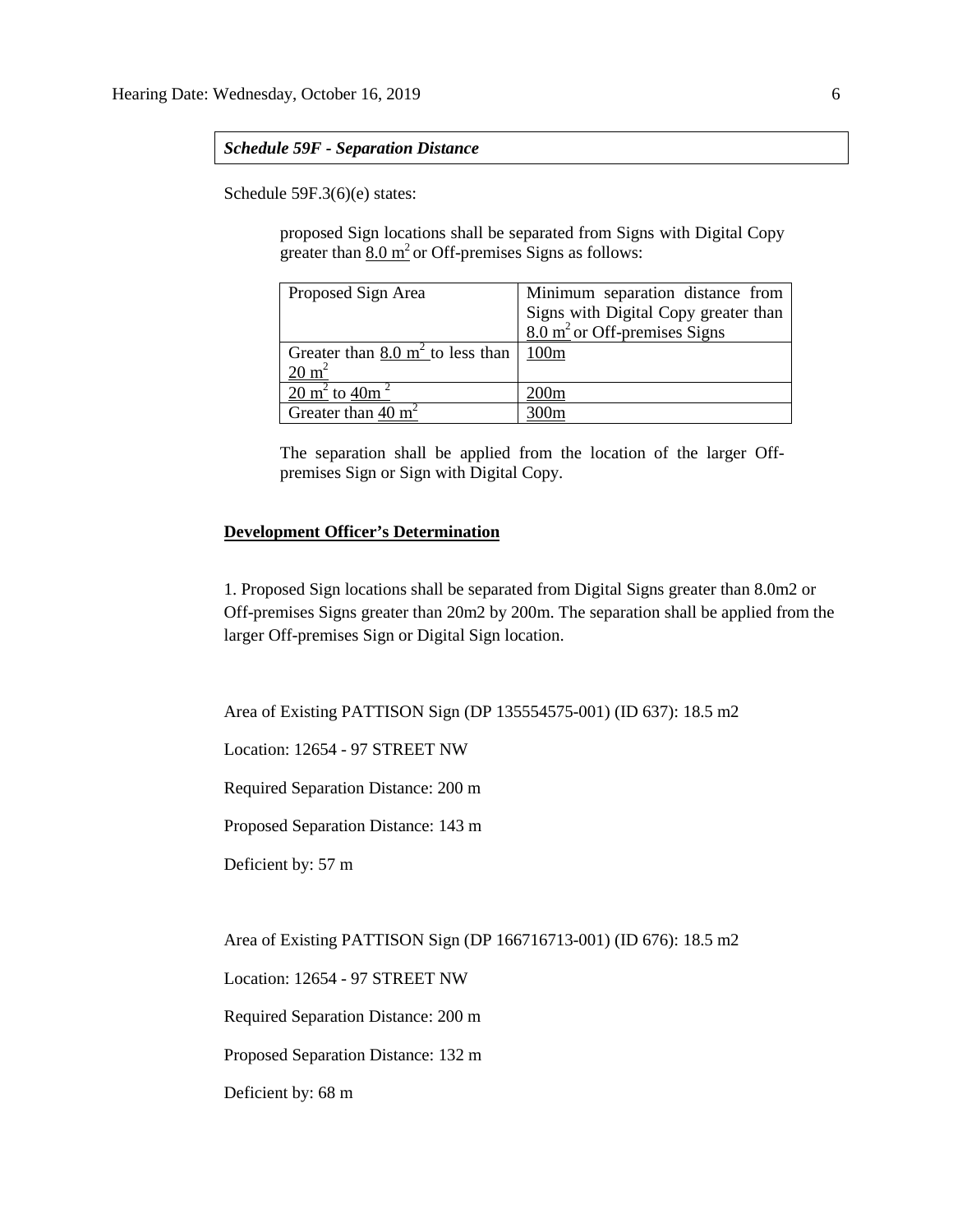Area of Existing ICEWERX Sign (DP 235577340-001) (ID 618): 18.5 m2

Location: 12435 - 97 STREET NW

Required Separation Distance: 200 m

Proposed Separation Distance: 164 m

Deficient by: 36 m

### *Schedule 59F - Separation Distance*

Schedule 59F.3(6)(j) states proposed Signs with an Area greater than 8.0 square metres shall not be located within any Setback.

### **Development Officer's Determination**

2. proposed Signs with an Area greater than 8 m2 shall not be located within any Setback;

### PROPOSED: 3.0 m

REQUIRED: 4.5 m

Deficient by: 1.5 m

### *Previous Subdivision and Development Appeal Board Decision*

| <b>Application Number</b> | <b>Description</b>                     | <b>Decision</b>               |  |  |
|---------------------------|----------------------------------------|-------------------------------|--|--|
| SDAB-D-10-165             | To<br>Off-<br>construct<br>an          | August 6, 2010; that the      |  |  |
|                           | Premises<br>Freestanding               | appeal be ALLOWED and the     |  |  |
|                           | Sign. (Double Sided East   DEVELOPMENT |                               |  |  |
|                           | facing 10.46 metres by 3               | GRANTED, subject to<br>the    |  |  |
|                           | metres Digital / West facing           | following conditions:         |  |  |
|                           | 6 metres by 3 metres Static)           |                               |  |  |
| SDAB-D-10-182             | Off-<br>To.<br>construct<br>an         | July 9, 2010; that the appeal |  |  |
|                           | premises Freestanding Sign             | ALLOWED<br>and<br>the<br>he   |  |  |
|                           | (1 DFV Mounted Digital)                | <b>DEVELOPMENT</b>            |  |  |
|                           | Sign<br>(existing<br>be<br>to          | GRANTED, subject to<br>the    |  |  |
|                           | removed and replaced)                  | following conditions:         |  |  |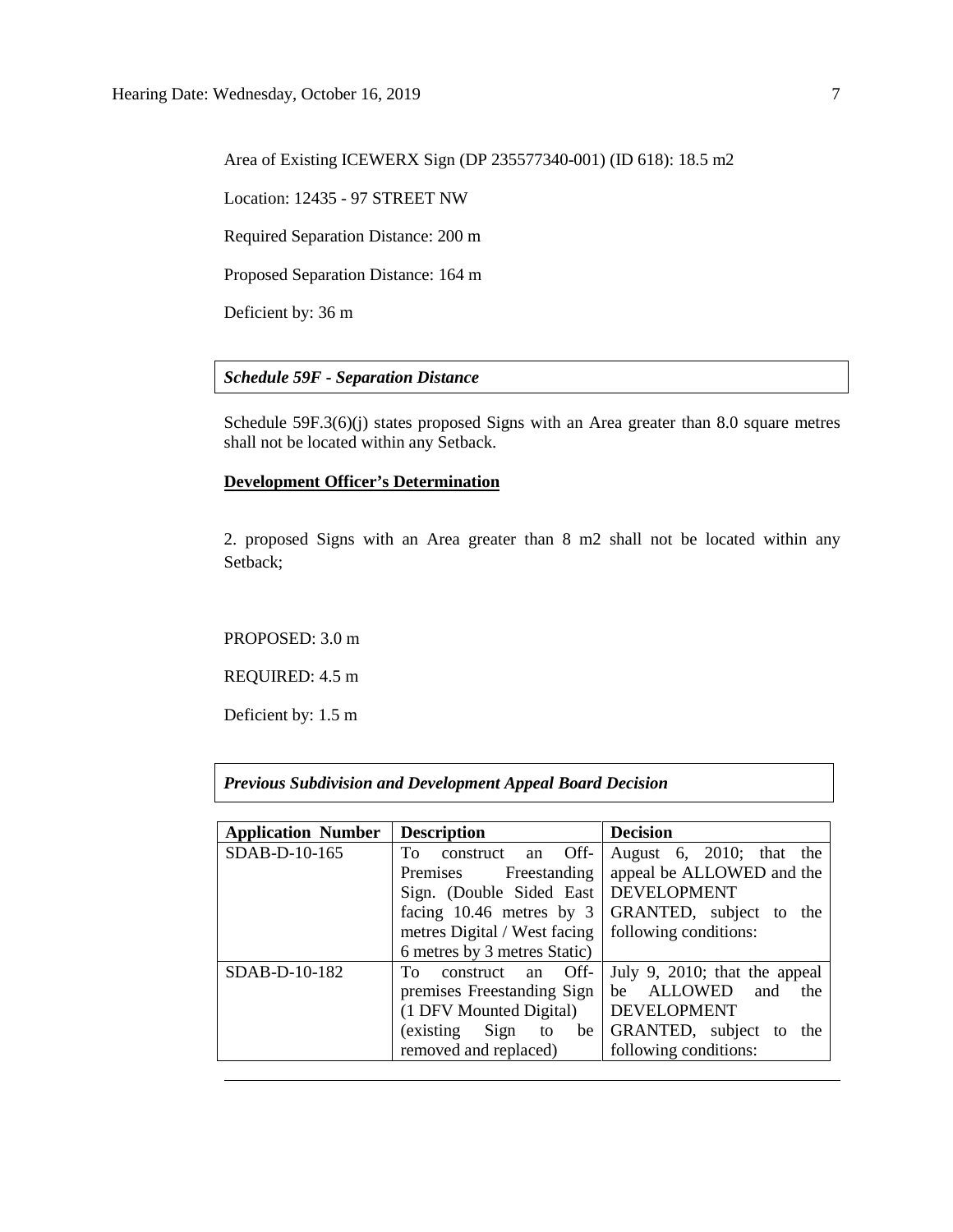### Notice to Applicant/Appellant

Provincial legislation requires that the Subdivision and Development Appeal Board issue its official decision in writing within fifteen days of the conclusion of the hearing.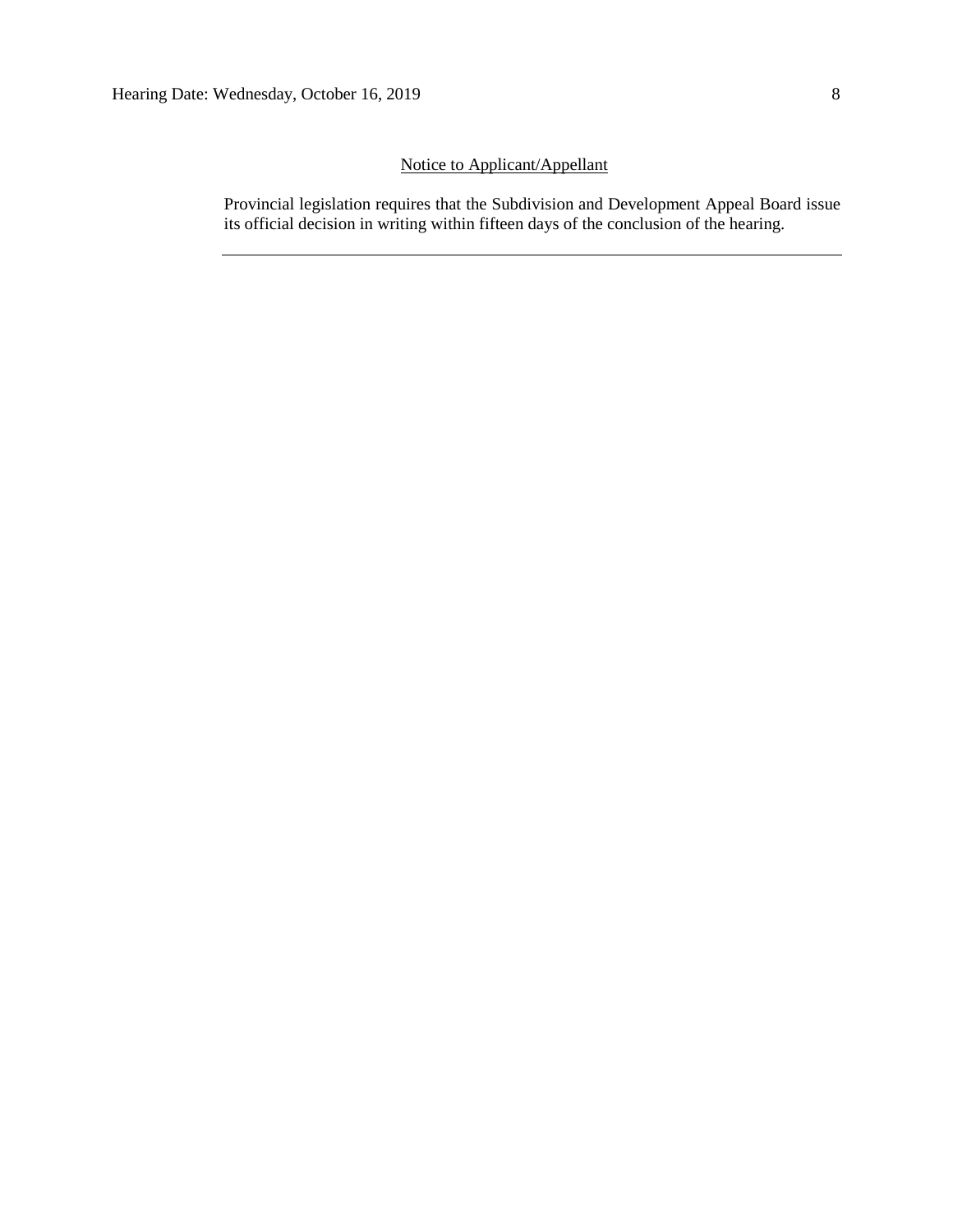| <b>monton</b>                                                                                   |                                                                                                   | Project Number: 313539906-001<br><b>Application Date:</b><br>MAY 13, 2019 |  |  |  |  |
|-------------------------------------------------------------------------------------------------|---------------------------------------------------------------------------------------------------|---------------------------------------------------------------------------|--|--|--|--|
|                                                                                                 | <b>Application for</b>                                                                            | Printed:<br>August 16, 2019 at 1:04 PM<br>Page:<br>1 of 2                 |  |  |  |  |
|                                                                                                 | <b>Sign Combo Permit</b>                                                                          |                                                                           |  |  |  |  |
| This document is a Development Permit Decision for the development application described below. |                                                                                                   |                                                                           |  |  |  |  |
| Applicant                                                                                       |                                                                                                   | Property Address(es) and Legal Description(s)                             |  |  |  |  |
|                                                                                                 | 12518 - 97 STREET NW                                                                              |                                                                           |  |  |  |  |
|                                                                                                 |                                                                                                   | Plan 0826005 Blk 1 Lot 1                                                  |  |  |  |  |
|                                                                                                 |                                                                                                   |                                                                           |  |  |  |  |
|                                                                                                 |                                                                                                   |                                                                           |  |  |  |  |
|                                                                                                 |                                                                                                   |                                                                           |  |  |  |  |
| <b>Scope of Application</b>                                                                     |                                                                                                   |                                                                           |  |  |  |  |
|                                                                                                 | To install a Minor Digital Off-premises Freestanding Sign (Facing E/W) (OUTFRONT   FAMILY MOTORS) |                                                                           |  |  |  |  |
| <b>Permit Details</b>                                                                           |                                                                                                   |                                                                           |  |  |  |  |
| ASA Sticker No./Name of Engineer:                                                               | Class of Permit:                                                                                  |                                                                           |  |  |  |  |
| Construction Value: 200000                                                                      | Expiry Date:                                                                                      |                                                                           |  |  |  |  |
|                                                                                                 |                                                                                                   |                                                                           |  |  |  |  |
| Fascia Off-premises Sign: 0                                                                     |                                                                                                   | Freestanding Off-premises Sign: 0                                         |  |  |  |  |
| Fascia On-premises Sign: 0                                                                      |                                                                                                   | Freestanding On-premises Sign: 0                                          |  |  |  |  |
| Roof Off-premises Sign: 0                                                                       |                                                                                                   | Projecting Off-premises Sign: 0                                           |  |  |  |  |
| Roof On-premises Sign: 0                                                                        | Projecting On-premises Sign: 0                                                                    |                                                                           |  |  |  |  |
| Minor Digital On-premises Sign: 0                                                               | Replacement Panel on Existing Sign: 0                                                             |                                                                           |  |  |  |  |
| Minor Digital Off-premises Sign: 1                                                              | Comprehensive Sign Design: 0<br>Major Digital Sign: 0                                             |                                                                           |  |  |  |  |
| Minor Digital On/Off-premises Sign: 0                                                           |                                                                                                   |                                                                           |  |  |  |  |
| I/We certify that the above noted details are correct.                                          |                                                                                                   |                                                                           |  |  |  |  |
| Applicant signature:                                                                            |                                                                                                   |                                                                           |  |  |  |  |
| <b>Development Application Decision</b>                                                         |                                                                                                   |                                                                           |  |  |  |  |
| Refused                                                                                         |                                                                                                   |                                                                           |  |  |  |  |
| Issue Date: Aug 14, 2019 Development Authority: MERCIER, KELSEY                                 |                                                                                                   |                                                                           |  |  |  |  |
|                                                                                                 |                                                                                                   |                                                                           |  |  |  |  |
|                                                                                                 |                                                                                                   |                                                                           |  |  |  |  |
|                                                                                                 |                                                                                                   |                                                                           |  |  |  |  |
|                                                                                                 |                                                                                                   |                                                                           |  |  |  |  |
|                                                                                                 |                                                                                                   |                                                                           |  |  |  |  |
|                                                                                                 |                                                                                                   |                                                                           |  |  |  |  |
|                                                                                                 |                                                                                                   |                                                                           |  |  |  |  |
|                                                                                                 |                                                                                                   |                                                                           |  |  |  |  |
|                                                                                                 |                                                                                                   |                                                                           |  |  |  |  |
|                                                                                                 |                                                                                                   |                                                                           |  |  |  |  |
|                                                                                                 |                                                                                                   |                                                                           |  |  |  |  |
|                                                                                                 |                                                                                                   |                                                                           |  |  |  |  |
|                                                                                                 |                                                                                                   |                                                                           |  |  |  |  |
|                                                                                                 |                                                                                                   |                                                                           |  |  |  |  |
|                                                                                                 | THIS IS NOT A PERMIT                                                                              |                                                                           |  |  |  |  |
|                                                                                                 |                                                                                                   |                                                                           |  |  |  |  |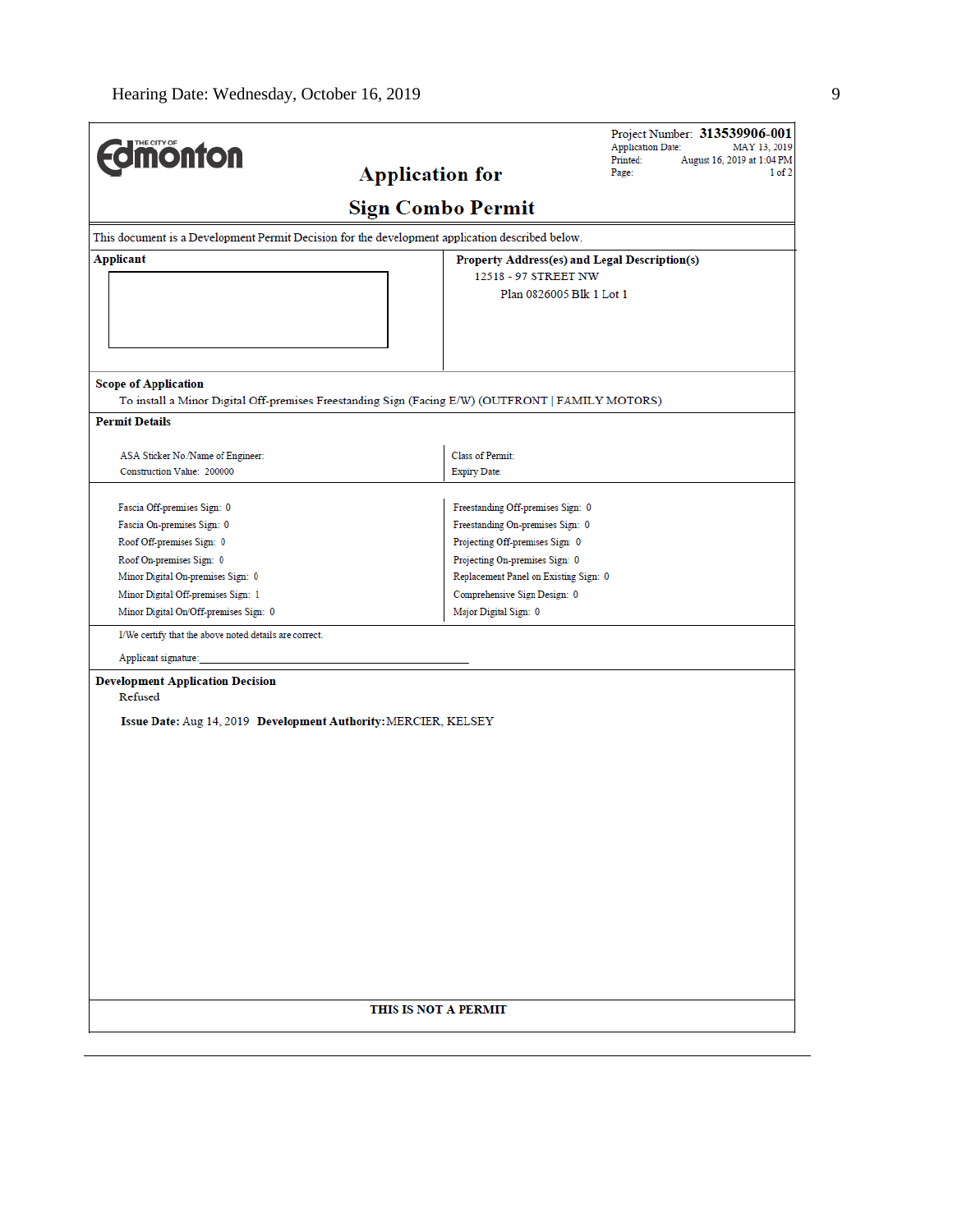| <b><i><u><u>monton</u></u></i></b>                                                                                                           |                                                                     |                        |                      | Project Number: 313539906-001<br><b>Application Date:</b><br>Printed:                                                          | MAY 13, 2019<br>August 16, 2019 at 1:04 PM |  |  |  |
|----------------------------------------------------------------------------------------------------------------------------------------------|---------------------------------------------------------------------|------------------------|----------------------|--------------------------------------------------------------------------------------------------------------------------------|--------------------------------------------|--|--|--|
|                                                                                                                                              |                                                                     | <b>Application for</b> |                      | Page:                                                                                                                          | $2$ of $2$                                 |  |  |  |
|                                                                                                                                              | <b>Sign Combo Permit</b>                                            |                        |                      |                                                                                                                                |                                            |  |  |  |
| <b>Reason for Refusal</b>                                                                                                                    |                                                                     |                        |                      |                                                                                                                                |                                            |  |  |  |
| 200m. The separation shall be applied from the larger Off-premises Sign or Digital Sign location.                                            |                                                                     |                        |                      | 1. Proposed Sign locations shall be separated from Digital Signs greater than 8.0m2 or Off-premises Signs greater than 20m2 by |                                            |  |  |  |
| Location: 12654 - 97 STREET NW                                                                                                               | Area of Existing PATTISON Sign (DP 135554575-001) (ID 637): 18.5 m2 |                        |                      |                                                                                                                                |                                            |  |  |  |
| Required Separation Distance: 200 m<br>Proposed Separation Distance: 143 m<br>Deficient by: 57 m                                             |                                                                     |                        |                      |                                                                                                                                |                                            |  |  |  |
| Area of Existing PATTISON Sign (DP 166716713-001) (ID 676): 18.5 m2<br>Location: 12654 - 97 STREET NW<br>Required Separation Distance: 200 m |                                                                     |                        |                      |                                                                                                                                |                                            |  |  |  |
| Proposed Separation Distance: 132 m<br>Deficient by: 68 m                                                                                    |                                                                     |                        |                      |                                                                                                                                |                                            |  |  |  |
| Area of Existing ICEWERX Sign (DP 235577340-001) (ID 618): 18.5 m2<br>Location: 12435 - 97 STREET NW                                         |                                                                     |                        |                      |                                                                                                                                |                                            |  |  |  |
| Required Separation Distance: 200 m<br>Proposed Separation Distance: 164 m<br>Deficient by: 36 m                                             |                                                                     |                        |                      |                                                                                                                                |                                            |  |  |  |
| 2. proposed Signs with an Area greater than 8 m2 shall not be located within any Setback;                                                    |                                                                     |                        |                      |                                                                                                                                |                                            |  |  |  |
| PROPOSED: 3.0 m<br>REQUIRED: 4.5 m<br>Deficient by: 1.5 m                                                                                    |                                                                     |                        |                      |                                                                                                                                |                                            |  |  |  |
|                                                                                                                                              |                                                                     |                        |                      |                                                                                                                                |                                            |  |  |  |
| <b>Rights of Appeal</b><br>through 689 of the Municipal Government Act.                                                                      |                                                                     |                        |                      | The Applicant has the right of appeal within 21 days after the date on which the decision is made, as outlined in Section 683  |                                            |  |  |  |
| Fees                                                                                                                                         |                                                                     |                        |                      |                                                                                                                                |                                            |  |  |  |
|                                                                                                                                              | Fee Amount                                                          | <b>Amount Paid</b>     | Receipt#             | Date Paid                                                                                                                      |                                            |  |  |  |
| Sign Dev Appl Fee - Digital Signs<br>Safety Codes Fee                                                                                        | \$458.00<br>\$84.56                                                 | \$458.00<br>\$84.56    | 05943316<br>05943316 | Jun 25, 2019<br>Jun 25, 2019                                                                                                   |                                            |  |  |  |
| Sign Building Permit Fee                                                                                                                     | \$2,114.00                                                          | \$2,114.00             | 05943316             | Jun 25, 2019                                                                                                                   |                                            |  |  |  |
| <b>Total GST Amount:</b>                                                                                                                     | \$0.00                                                              |                        |                      |                                                                                                                                |                                            |  |  |  |
| <b>Totals for Permit:</b>                                                                                                                    | \$2,656.56                                                          | \$2,656.56             |                      |                                                                                                                                |                                            |  |  |  |
|                                                                                                                                              |                                                                     |                        |                      |                                                                                                                                |                                            |  |  |  |
|                                                                                                                                              |                                                                     |                        |                      |                                                                                                                                |                                            |  |  |  |
|                                                                                                                                              |                                                                     |                        |                      |                                                                                                                                |                                            |  |  |  |
|                                                                                                                                              | THIS IS NOT A PERMIT                                                |                        |                      |                                                                                                                                |                                            |  |  |  |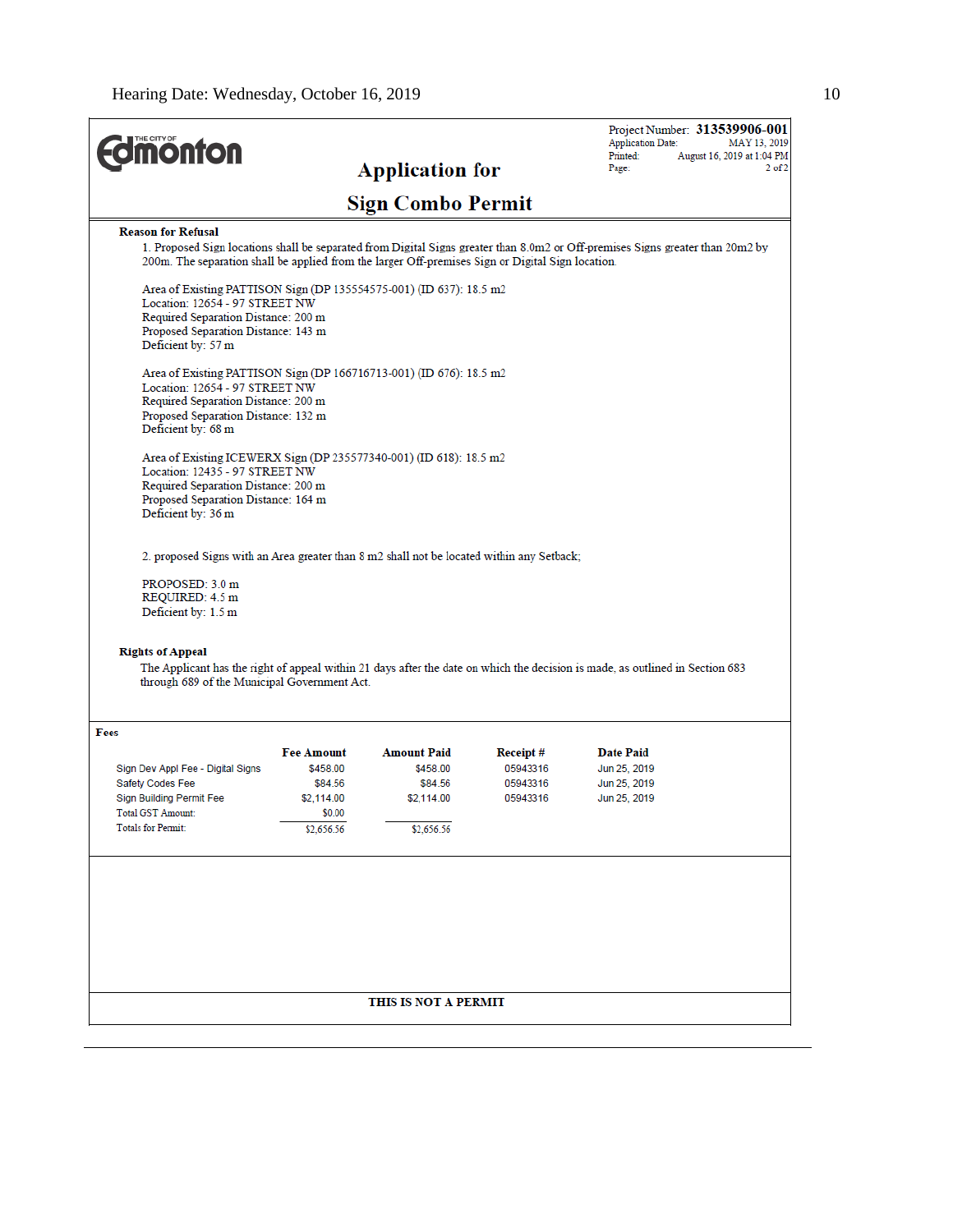

Site Location **Community Contract Contract Contract Contract Contract Contract Contract Contract Contract Contract Contract Contract Contract Contract Contract Contract Contract Contract Contract Contract Contract Contract** 

N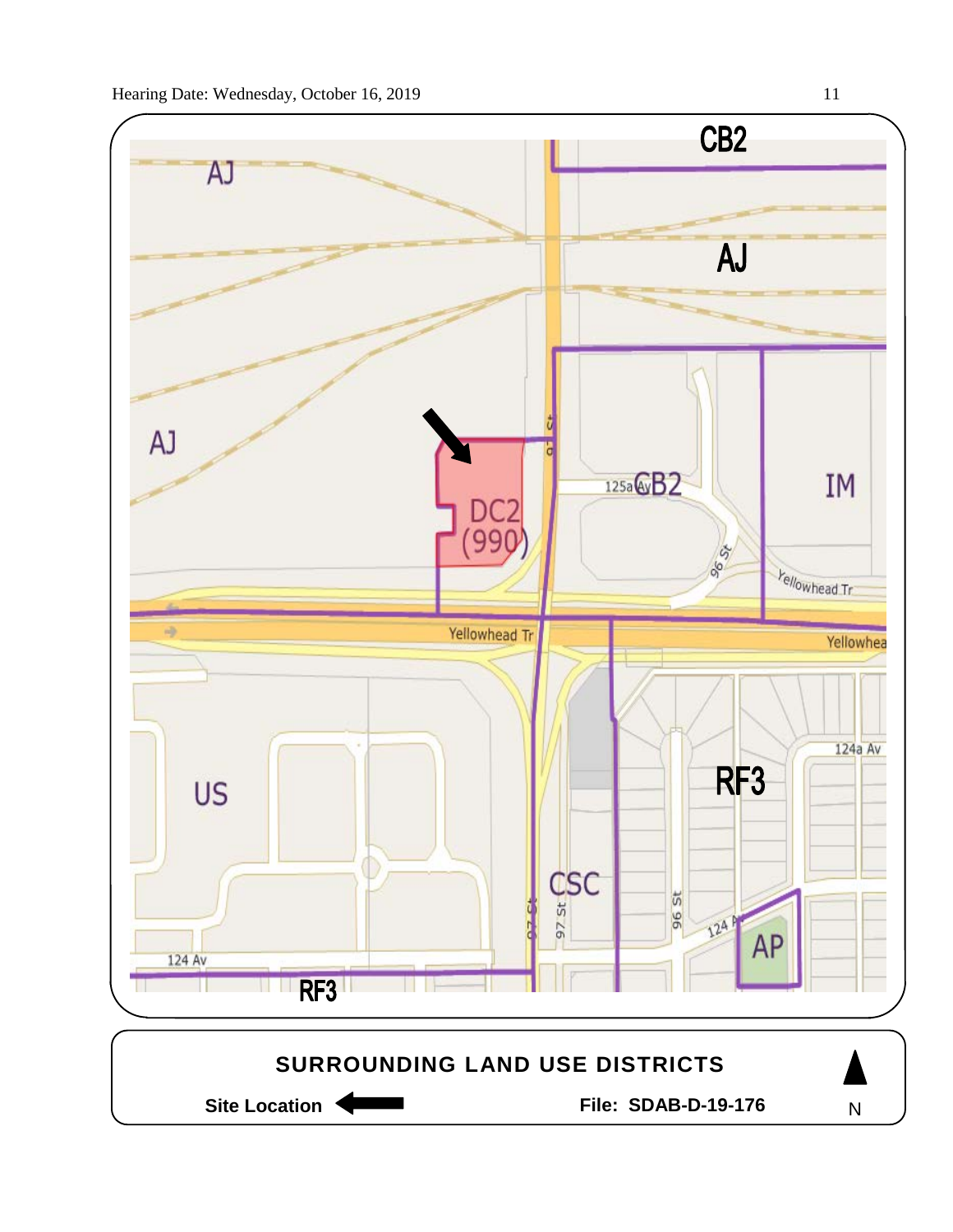| <u>ITEM II: 10:30 A.M.</u> |                                                        | FILE: SDAB-D-19-177 |                                                                                                                                                                                                     |  |  |  |
|----------------------------|--------------------------------------------------------|---------------------|-----------------------------------------------------------------------------------------------------------------------------------------------------------------------------------------------------|--|--|--|
|                            | AN APPEAL FROM THE DECISION OF THE DEVELOPMENT OFFICER |                     |                                                                                                                                                                                                     |  |  |  |
|                            | APPELLANT:                                             |                     |                                                                                                                                                                                                     |  |  |  |
|                            | <b>APPLICATION NO.:</b>                                |                     | 339993833-002                                                                                                                                                                                       |  |  |  |
|                            | <b>APPLICATION TO:</b>                                 |                     | Change the Use from a General Retail<br>Store to a Child Care Service (Maximum<br>42 children) and to construct interior and<br>exterior alterations (amend landscaping,<br>new outdoor play space) |  |  |  |
|                            | <b>DECISION OF THE</b><br>DEVELOPMENT AUTHORITY:       |                     | Refused                                                                                                                                                                                             |  |  |  |
|                            | <b>DECISION DATE:</b>                                  |                     | September 23, 2019                                                                                                                                                                                  |  |  |  |
|                            | <b>DATE OF APPEAL:</b>                                 |                     | September 24, 2019                                                                                                                                                                                  |  |  |  |
|                            | MUNICIPAL DESCRIPTION<br>OF SUBJECT PROPERTY:          |                     | 5010 - 162 Avenue NW, 5004C - 162<br><b>Avenue NW</b>                                                                                                                                               |  |  |  |
|                            | <b>LEGAL DESCRIPTION:</b>                              |                     | Plan 1523990 Unit 2, Condo Common<br>Area (Plan 1523990)                                                                                                                                            |  |  |  |
|                            | ZONE:                                                  |                     | CNC - Neighbourhood Convenience<br><b>Commercial Zone</b>                                                                                                                                           |  |  |  |
|                            | <b>OVERLAY:</b>                                        |                     | N/A                                                                                                                                                                                                 |  |  |  |
|                            | STATUTORY PLAN:                                        |                     | Hollick Kenyon Neighbourhood Structure<br>Plan<br>Pilot Sound Area Structure Plan                                                                                                                   |  |  |  |

### *Grounds for Appeal*

The Appellant provided the following reasons for appealing the decision of the Development Authority:

> I am not sure if the new plans submitted were reviewed but basically the Development Officer re-issued the same denial as done in the past even though aspects were changed. I will submit written arguments prior to appeal date.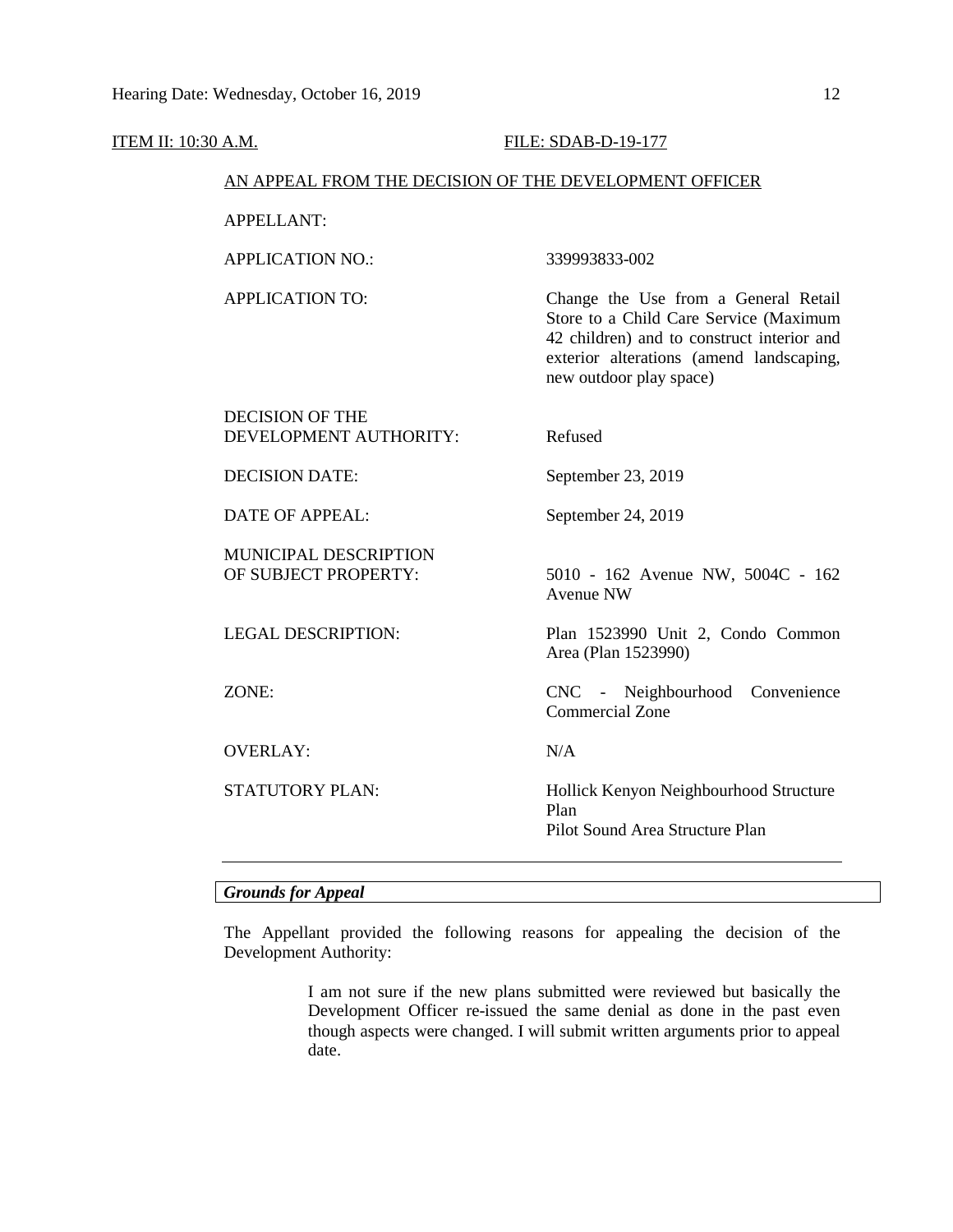### *General Matters*

### **Appeal Information:**

The *Municipal Government Act*, RSA 2000, c M-26 states the following:

#### **Grounds for Appeal**

**685(1)** If a development authority

- (a) fails or refuses to issue a development permit to a person,
- (b) issues a development permit subject to conditions, or
- (c) issues an order under section 645,

the person applying for the permit or affected by the order under section 645 may appeal to the subdivision and development appeal board.

### **Appeals**

**686(1)** A development appeal to a subdivision and development appeal board is commenced by filing a notice of the appeal, containing reasons, with the board,

- (a) in the case of an appeal made by a person referred to in section 685(1)
	- (i) with respect to an application for a development permit,
		- (A) within 21 days after the date on which the decision is made under section 642, […]

#### **Hearing and Decision**

**687(3)** In determining an appeal, the subdivision and development appeal board

…

…

- (a.1) must comply with the land use policies;
- (a.2) subject to section 638, must comply with any applicable statutory plans;
- (a.3) subject to clause (d), must comply with any land use bylaw in effect;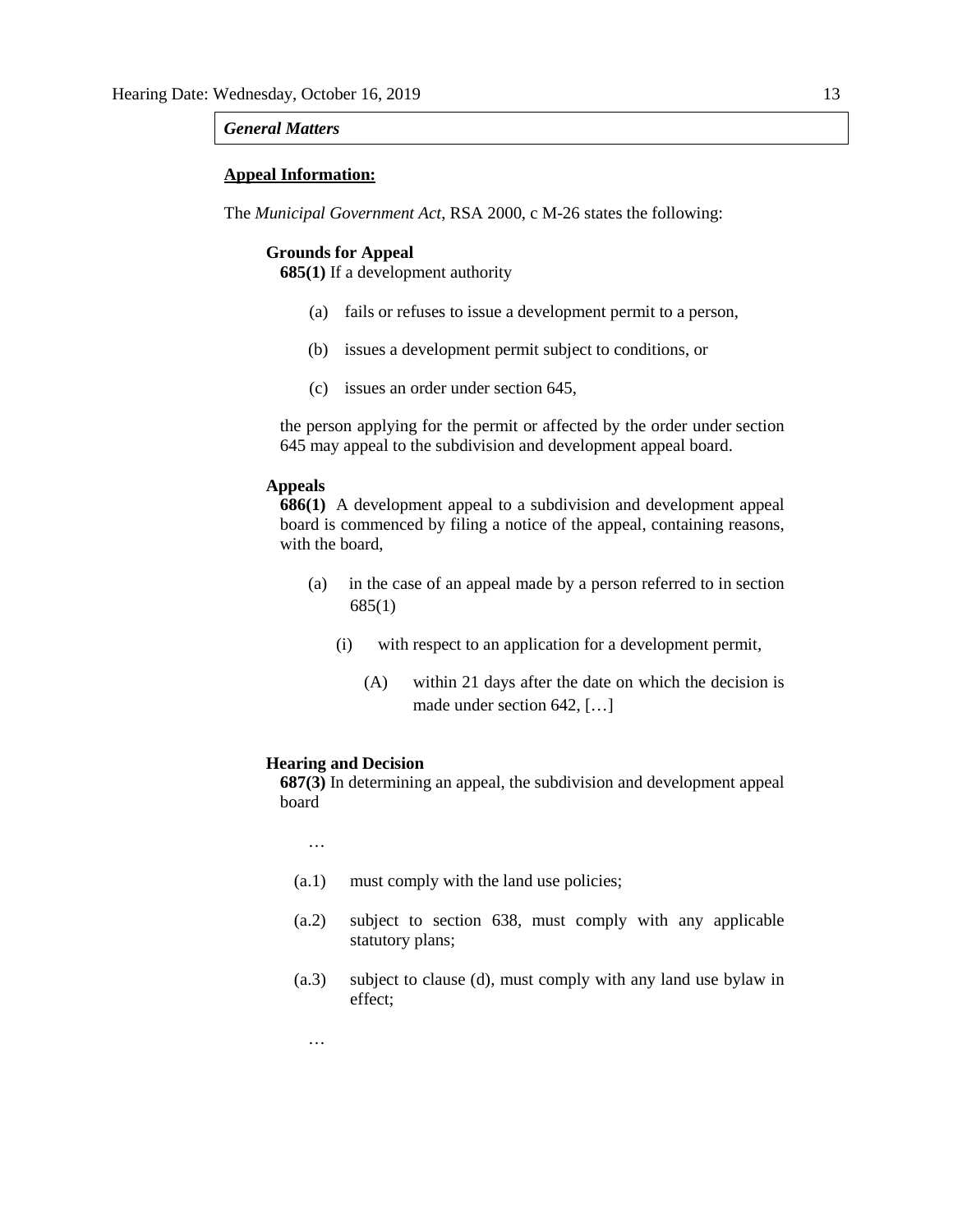- (c) may confirm, revoke or vary the order, decision or development permit or any condition attached to any of them or make or substitute an order, decision or permit of its own;
- (d) may make an order or decision or issue or confirm the issue of a development permit even though the proposed development does not comply with the land use bylaw if, in its opinion,
	- (i) the proposed development would not
		- (A) unduly interfere with the amenities of the neighbourhood, or
		- (B) materially interfere with or affect the use, enjoyment or value of neighbouring parcels of land,

and

(ii) the proposed development conforms with the use prescribed for that land or building in the land use bylaw.

### **General Provisions from the** *Edmonton Zoning Bylaw:*

Under section 310.3(3), **Child Care Services** is a **Discretionary Use** in the (CNC) Neighbourhood Convenience Commercial Zone.

Under section 7.8(2), **Child Care Services** means:

a development intended to provide care, educational activities and supervision for groups of seven or more children under 13 years of age during the day or evening, but does not generally include overnight accommodation. This Use typically includes daycare centres; out-ofschool care centres; preschools; and dayhomes/group family care providing child care to seven or more children within the care provider's residence.

Section 310.1 states that the **General Purpose** of the **(CNC) Neighbourhood Convenience Commercial Zone** is:

to provide for convenience commercial and personal service uses, which are intended to serve the day-to-day needs of residents within residential neighbourhoods.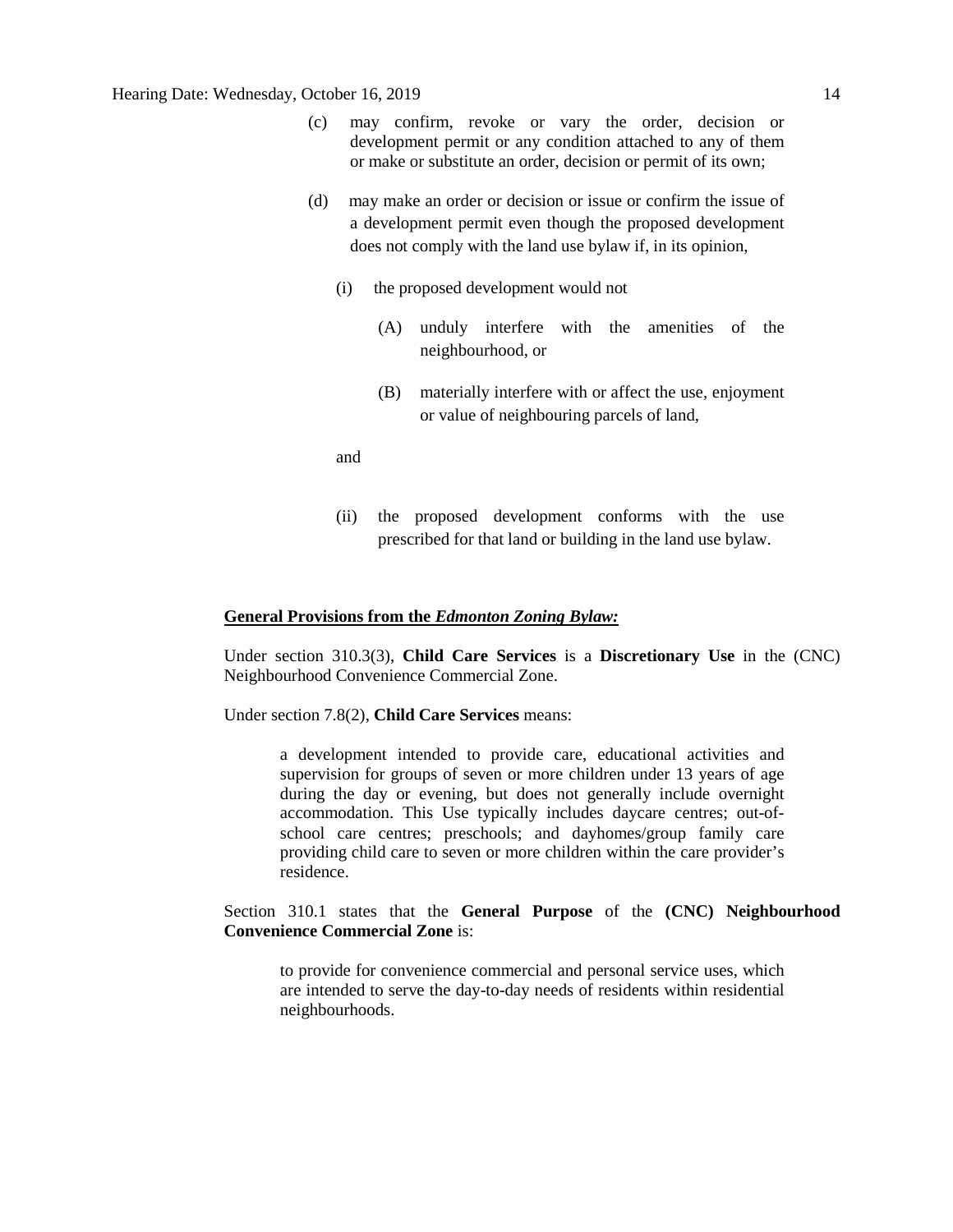### *Child Care Services Regulations*

### **Location requirements**

Section  $80.2(a)(v)$  states:

No portion of a Child Care Services Use, including the building bay and on-Site outdoor play space, where provided, shall be located adjacent to a building bay with an approved development permit for the following Uses:

Rapid Drive-through Vehicle Services.

Section 80.2(c) states:

No portion of a Child Care Services Use, including the building, building bay and on-Site outdoor play space, where provided, shall be located within 50 m of a Major Service Station, a Minor Service Station or a Gas Bar. This distance shall be measured from the closest pump island, fill pipes, vent pipes, or service station or gas bar building, to the Child Care Services Use.

Section 80.2(d) states:

Where Site conditions exist which may negatively impact the Child Care Services Use, including but not limited to trash collection areas, large parking lots, loading docks, rail lines, or arterial public roadways, the applicant shall design the building, entrances, playspaces, landscaping, and Fencing, or similar, to mitigate these conditions to the satisfaction of the Development Officer.

#### **Development Officer's Determination:**

**1. No portion of a Child Care Services Use, including the building bay and on-Site outdoor play space, where provided, shall be located adjacent to a building bay with an approved development permit for Rapid Drive-through Vehicle Services. (Reference Section 80(2)(a)(v))**

**The Child Care Service and outdoor play space is proposed directly abutting a Rapid Drive-through Vehicle Services Use, contrary to Section 80(2)(a)(v).**

**2. No portion of a Child Care Services Use, including the building, building bay and on-Site outdoor play space, where provided, shall be located within 50 m of a Major Service Station, a Minor Service Station or a Gas Bar. This distance shall be measured from the closest pump island, fill pipes, vent pipes, or service station or gas**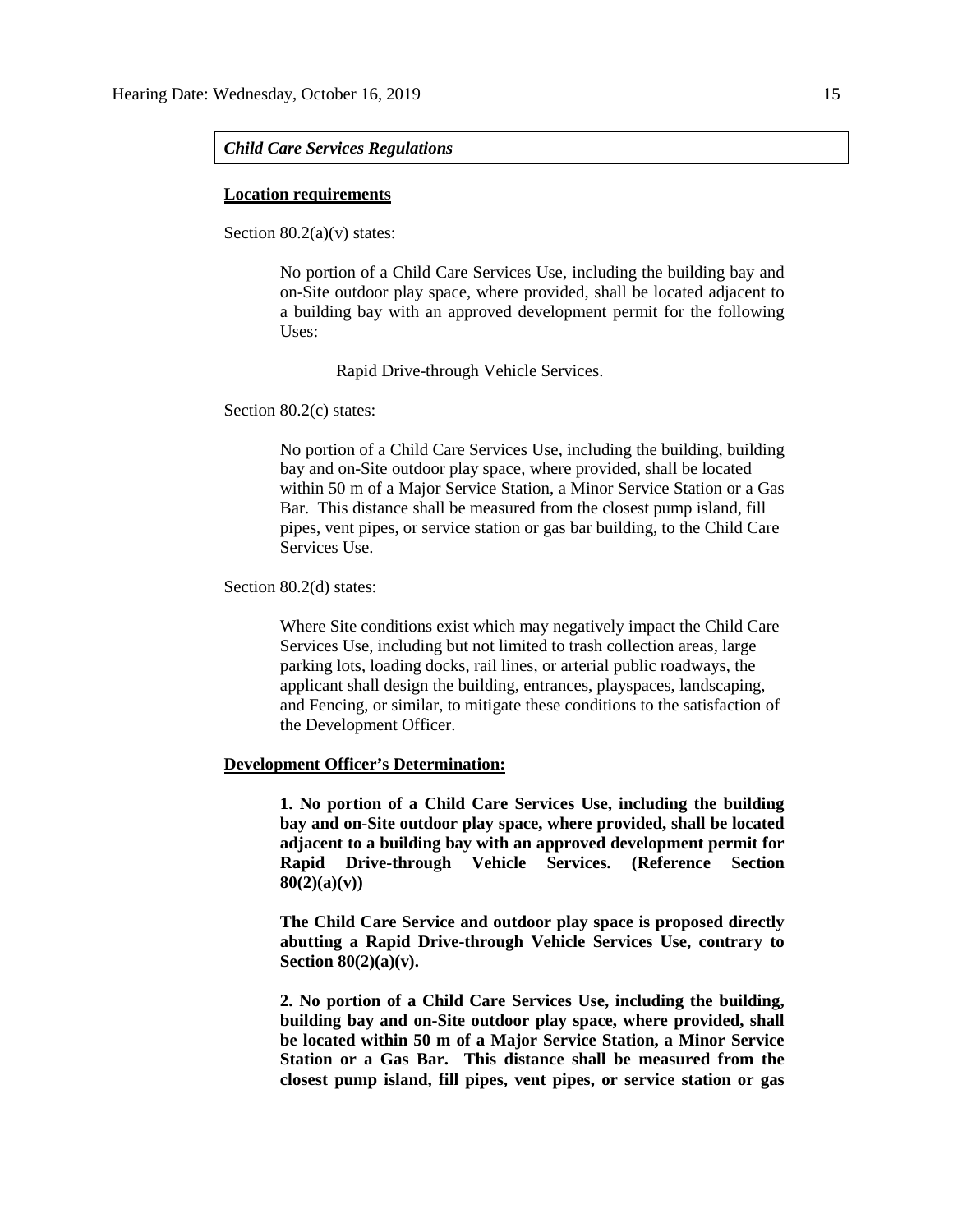**bar building, to the Child Care Services Use. (Reference Section 80(2)(c))**

**The Child Care Service is proposed within 50m of the closest gas bar building, the Gas Bar is located on the same Site, contrary to Section 80(2)(c). Proposed:38.9m**

**Deficient by: 11.1m**

**3. Where Site conditions exist which may negatively impact the Child Care Services Use, including but not limited to trash collection areas, large parking lots, loading docks, rail lines, or arterial public roadways, the applicant shall design the building, entrances, playspaces, landscaping, and Fencing, or similar, to mitigate these conditions to the satisfaction of the Development Officer. (Reference Section 80(2)(d))**

**In the opinion of the Development Officer, the location of the existing Rapid Drive-through Service with 9 service bays. and the queuing aisle directly adjacent to the Child Care Service, would compound and create a dangerous and negative impact on the Child Care Service, contrary to Section 80(20)(d).** 

[unedited]

### *Parking Requirements*

Section  $54.1(2)$ (h) states:

In the case of the multiple Use of a Site, the Development Officer shall calculate the vehicular parking, Bicycle Parking and total off-street loading requirement for each individual Use and the total shall be deemed to be the required vehicular parking, Bicycle Parking or offstreet loading for the Site, unless the applicant can demonstrate that there is complementary use of the parking or loading facilities which would warrant a reduction in the requirements. Where such reduction is made, this shall be considered a variance and the Development Officer shall state the reduction and the reasons for it on the Development Permit.

Section 54.2, Schedule 1(A)(29) states:

| Community,<br>Educational,<br><b>Recreational</b><br>and Cultural<br><b>Service</b><br><b>Use</b><br><b>Classes</b> | <b>Minimum Number of Parking Spaces</b><br>or Garage Spaces Required |
|---------------------------------------------------------------------------------------------------------------------|----------------------------------------------------------------------|
|                                                                                                                     |                                                                      |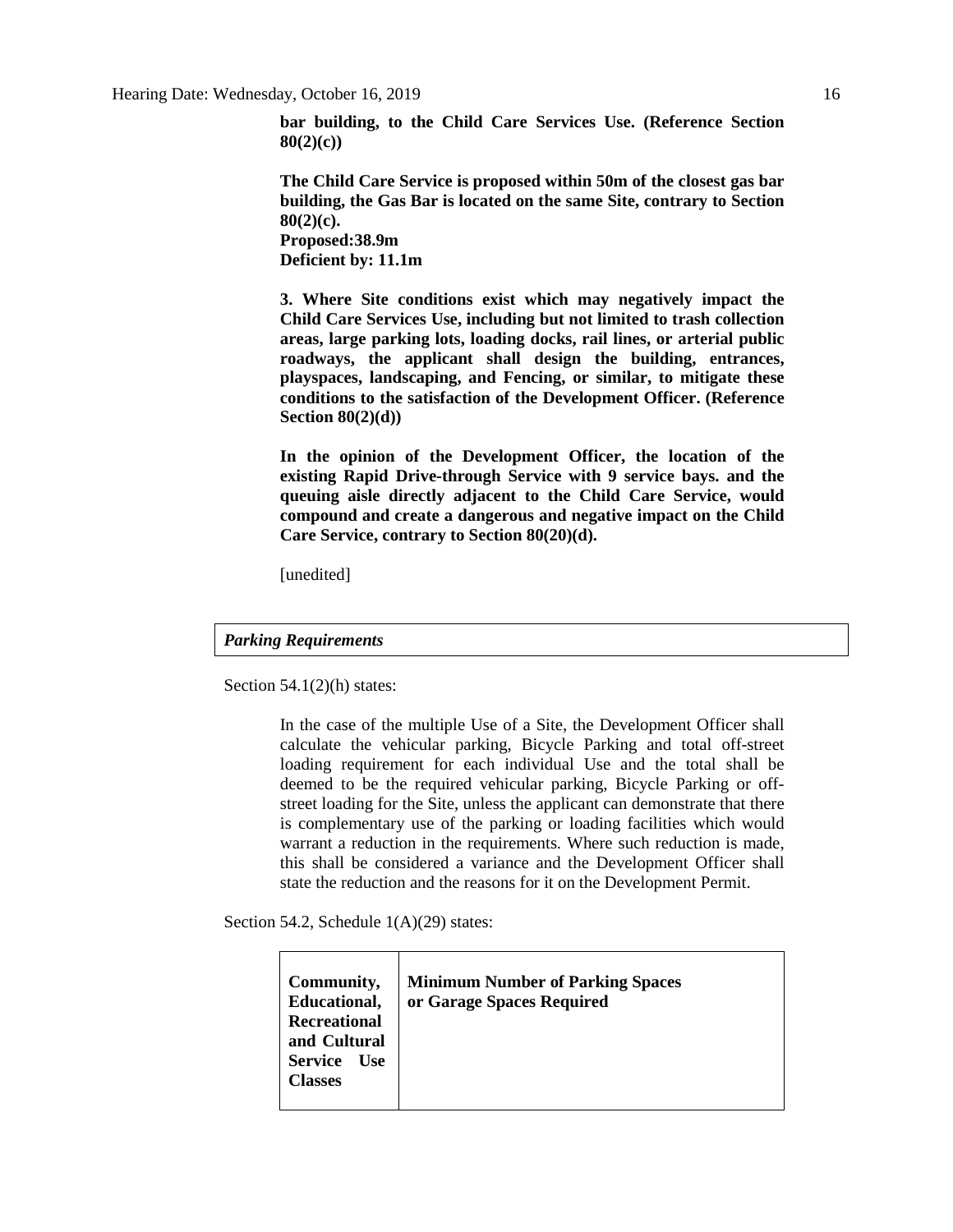| Child Care<br>Services | a) Passenger pick-up/drop-off spaces shall be<br>provided at the rate of 2 pick-up/drop-off spaces for<br>the first 10 children, plus 1 additional pick-up/drop-<br>off space for every 10 additional children.                                                                                                                                                                                                                                                      |
|------------------------|----------------------------------------------------------------------------------------------------------------------------------------------------------------------------------------------------------------------------------------------------------------------------------------------------------------------------------------------------------------------------------------------------------------------------------------------------------------------|
|                        | i) Passenger pick-up/drop-off spaces shall be<br>designated with signs to reserve the parking<br>spaces for Child Care Service pick-up/drop-off,<br>to the satisfaction of the Development Officer.                                                                                                                                                                                                                                                                  |
|                        | ii) Passenger pick-up/drop-off spaces shall be<br>located as close as possible to the main entrance<br>used by the Child Care Service, and shall not be<br>located further than 100 m from the main<br>entrance used by the Child Care Service. The<br>distance between the farthest parking space in the<br>pickup/drop-off area and the main entrance of the<br>Child Care Service shall be measured along the<br>shortest publically accessible pedestrian route. |
|                        | iii) An on-street loading zone shall satisfy a<br>portion of the passenger pick-up/drop-off parking<br>space requirement without a variance if the<br>Development Officer, after consultation with<br>Transportation Operations, is satisfied with the<br>proposal.                                                                                                                                                                                                  |
|                        | b) employee parking shall be provided at the rate of:                                                                                                                                                                                                                                                                                                                                                                                                                |
|                        | 1 parking space per 100.0 m2 of Floor Area;<br>i)<br><b>or</b>                                                                                                                                                                                                                                                                                                                                                                                                       |
|                        | 1 parking space per 360.0 m2 of Floor Area<br>$\rm ii)$<br>where the Child Care Service is proposed within<br>400 m of an LRT Station, Transit Centre, Transit<br>Avenue, or all Lots within the boundaries of the<br>Oliver Area Redevelopment Plan, as adopted by<br>Bylaw 11618, as amended, or all Lots within the<br>boundaries<br>of the<br>Strathcona<br>Area<br>Redevelopment Plan,<br>adopted by Bylaw<br>as<br>11890, as amended; or                       |
|                        | Where the Child Care Service is for a<br>$\overline{111}$<br>dayhome/group family care providing care to 7 or<br>more children within the residence of the child<br>care provider, 1 parking space for each non-<br>resident employee, in addition to the parking<br>required for the primary Dwelling. Where a Front<br>Yard Driveway provides access to a parking<br>space that is not within the Front Yard, the                                                  |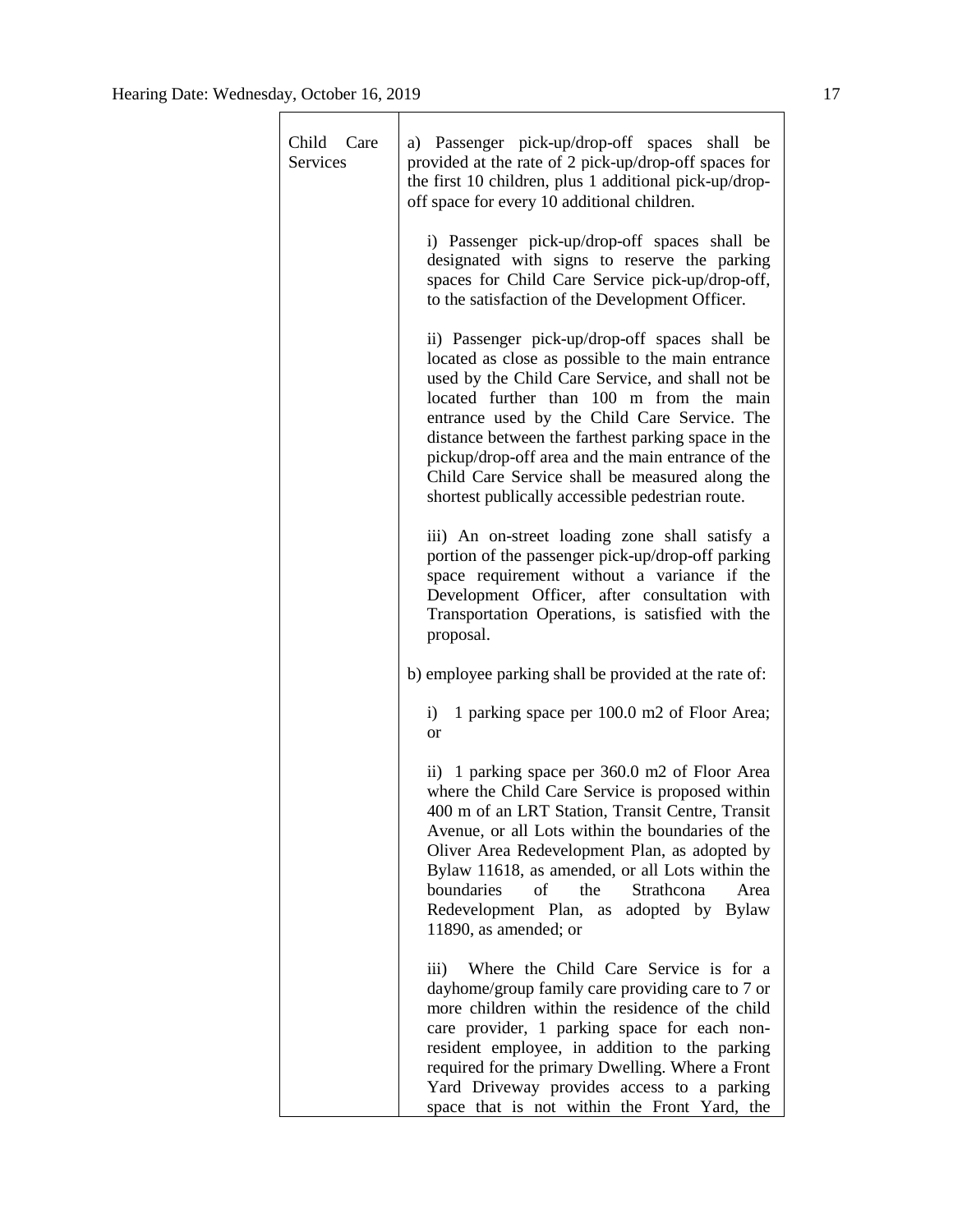Development Officer may consider this Driveway as the provision of a parking space that is in tandem.

### **Development Officer's Determination:**

4. On site parking shall comply with Section 54.2, Schedule 1 of the Zoning Bylaw.

Required: 49 parking spaces and 6 pick-up and drop-off spaces Proposed: 32 spaces on the Site  $+3$  pick-up / drop-off spaces on the street Deficient by: 17 parking spaces and 3 pick-up and drop-off spaces

Note: Parking Services has only approved 3 on-street pick-up and drop-off spaces within the City Road Right-of-Way in accordance with Section 54.2 Schedule  $1(A)(29)(a)(iii)$ .

[unedited]

### *Setback*

Section 310.4(5) states "A minimum Setback of 4.5 m shall be required where a Site abuts a public roadway, other than a Lane."

Section 310.4(6) states "A minimum Setback of 3.0 m shall be required where the Rear or Side Lot Line of the Site abuts the lot line of a Site in a Residential Zone."

Section 310.4(7) states:

No parking, loading, storage, trash collection, outdoor service or display area shall be permitted within a Setback. Loading, storage and trash collection areas shall be located to the rear or sides of the principal building and shall be screened from view from any adjacent Sites, public roadways or a LRT line in accordance with the provisions of Section 55.5 of this Bylaw. If the rear or sides of a Site are used for parking, an outdoor service display area or both, and abut a Residential Zone or a Lane serving a Residential Zone, such areas shall be screened in accordance with the provisions of subsection 55.4 of this Bylaw.

Under section 6.1(97), **Setback** means "the distance that a development or a specified portion of it, must be set back from a property line. A Setback is not a Yard, Amenity Space, or Separation Space."

### **Development Officer's Determination:**

**5. No outdoor service area shall be permitted within a Setback. (Reference Section 310.4(7))**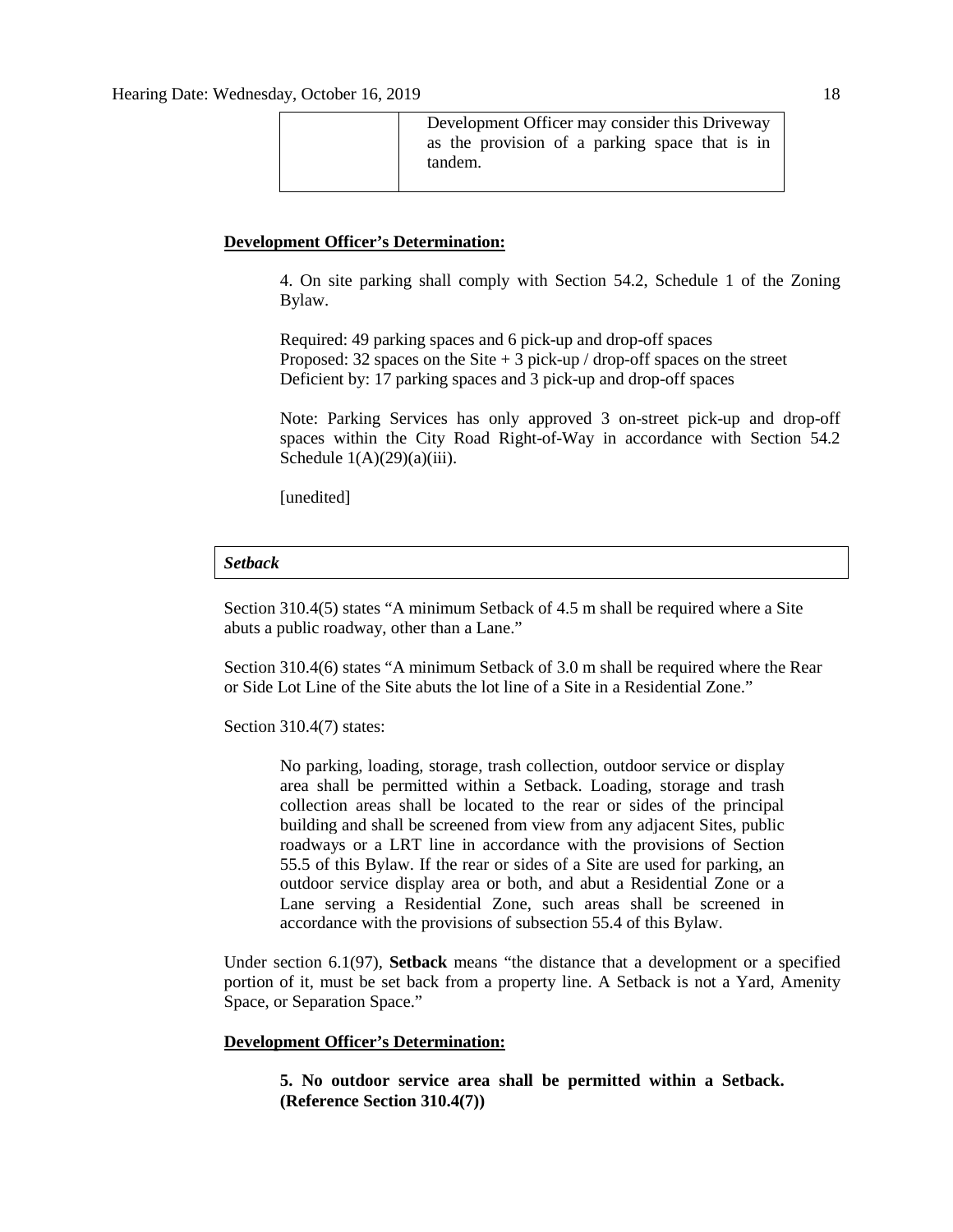[unedited]

### *Landscaping*

Section 310.4(9) states:

Where Uses, that may in the opinion of the Development Officer, create negative impacts such as noise, light or odours which may be noticeable on adjacent properties, and where the Site containing such Uses is directly adjacent to Sites used or zoned for residential activities, the Development Officer may, at the Development Officer's discretion, require that these potential impacts be minimized or negated. This may be achieved through a variety of measures including: Landscaping; berming or screening, which may exceed the requirements of Section 55 of this Bylaw; noise attenuation measures such as structural soundproofing; downward direction of all exterior lighting on to the proposed development; and any other measures as the Development Officer may deem appropriate.

### **Development Officer's Determination:**

**Advisements:**

**A. The proposed outdoor playspace includes required Landscaping as per Development Permit #187003360-001. Any development on the site must comply with the approved Landscaping Plan.**

**B. The trees and shrubs on the North of the Site are likely to conflict with the proposed sidewalk though canopy encroachments and root systems damaging the sidewalk.** 

**C. The Outdoor Play Space is proposed within a Utility Road Rightof-Way. Obtaining a Development Permit does not relieve the Land Owner from responsibility for complying with the conditions of any caveat, covenant, easement, or other instrument affecting a building or land.**

[unedited]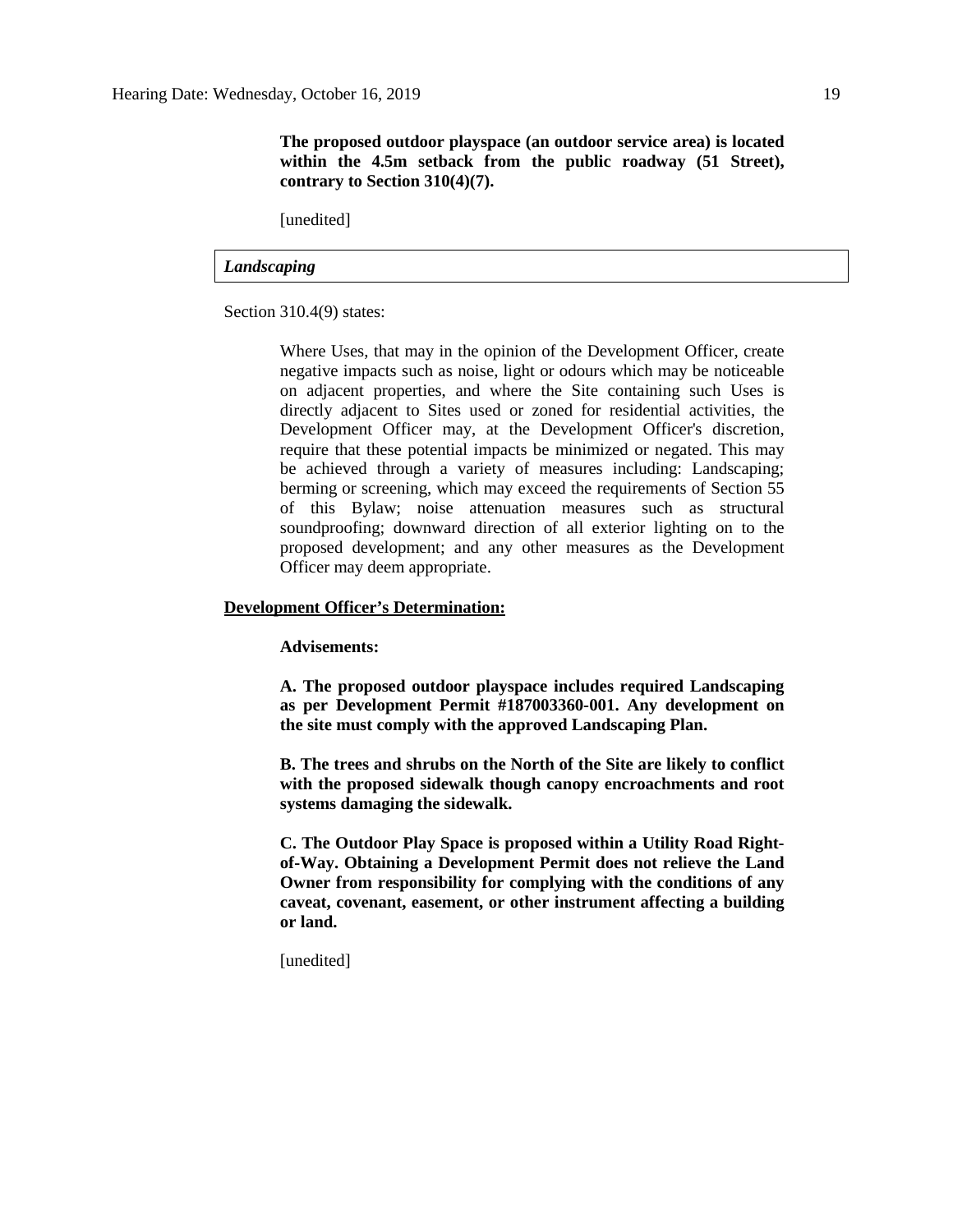| <b>Application Number</b> | <b>Description</b>            | <b>Decision</b>                   |  |  |  |
|---------------------------|-------------------------------|-----------------------------------|--|--|--|
|                           |                               |                                   |  |  |  |
| SDAB-D-18-020             | To change the Use from        | March 13, 2018; The appeal        |  |  |  |
|                           | General Retail Stores to      | is <b>DENIED</b> and the decision |  |  |  |
|                           | Child Care Services and to    | of the Development                |  |  |  |
|                           | construct interior and        | Authority is CONFIRMED.           |  |  |  |
|                           | alterations<br>exterior       | The development<br>1S             |  |  |  |
|                           | outdoor<br>(construct)        | <b>REFUSED.</b>                   |  |  |  |
|                           | playspace, amend              |                                   |  |  |  |
|                           | Landscaping) (Max. 62         |                                   |  |  |  |
|                           | children)                     |                                   |  |  |  |
|                           |                               |                                   |  |  |  |
| SDAB-D-17-044             | To change the Use from        | March 16, 2017; The appeal        |  |  |  |
|                           | General Retail Stores to      | is <b>DENIED</b> and the decision |  |  |  |
|                           | Child Care Services and to    | of<br>the Development             |  |  |  |
|                           | construct interior and        | Authority is <b>CONFIRMED</b> .   |  |  |  |
|                           | (110)<br>exterior alterations | The Development<br>1S             |  |  |  |
|                           | children).                    | <b>REFUSED.</b>                   |  |  |  |
|                           |                               |                                   |  |  |  |

*Previous Subdivision and Development Appeal Board Decisions*

### Notice to Applicant/Appellant

Provincial legislation requires that the Subdivision and Development Appeal Board issue its official decision in writing within fifteen days of the conclusion of the hearing.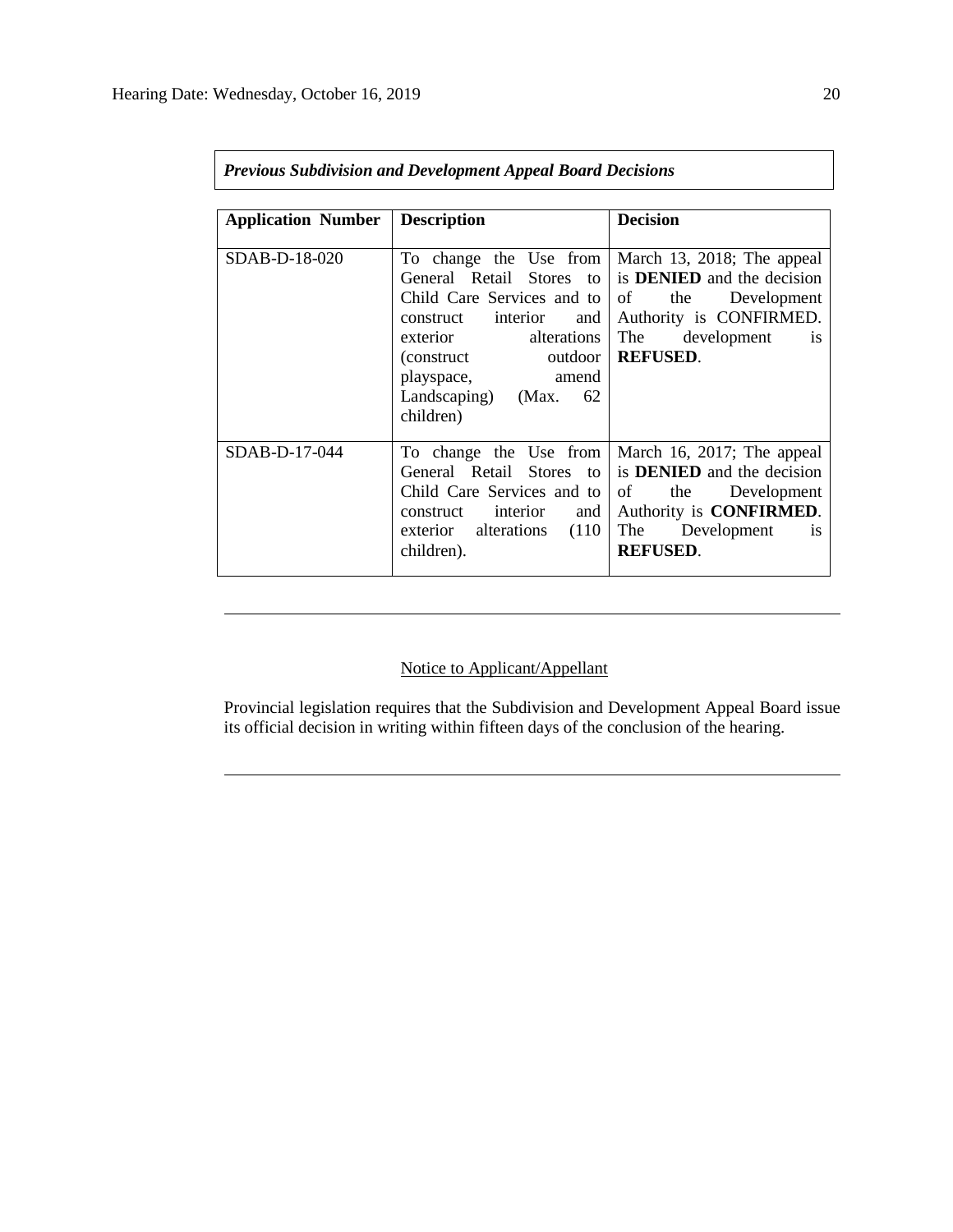| THE CITY OF<br><b>monton</b>                                                                    | Project Number: 339993833-002<br><b>Application Date:</b><br>SEP 03, 2019<br>Printed:<br>September 24, 2019 at 10:15 AM<br><b>Application for</b><br>Page:<br>1 of 3 |  |  |  |  |  |
|-------------------------------------------------------------------------------------------------|----------------------------------------------------------------------------------------------------------------------------------------------------------------------|--|--|--|--|--|
| <b>Major Development Permit</b>                                                                 |                                                                                                                                                                      |  |  |  |  |  |
| This document is a Development Permit Decision for the development application described below. |                                                                                                                                                                      |  |  |  |  |  |
| <b>Applicant</b>                                                                                | Property Address(es) and Legal Description(s)                                                                                                                        |  |  |  |  |  |
| 5010 - 162 AVENUE NW                                                                            |                                                                                                                                                                      |  |  |  |  |  |
|                                                                                                 | Plan 1523990 Unit 2<br>5004C - 162 AVENUE NW                                                                                                                         |  |  |  |  |  |
|                                                                                                 | Condo Common Area (Plan 1523990)                                                                                                                                     |  |  |  |  |  |
|                                                                                                 | <b>Specific Address(es)</b>                                                                                                                                          |  |  |  |  |  |
|                                                                                                 | Suite:<br>5006 - 162 AVENUE NW                                                                                                                                       |  |  |  |  |  |
|                                                                                                 | Entryway: 5006 - 162 AVENUE NW                                                                                                                                       |  |  |  |  |  |
|                                                                                                 | Building: 5006 - 162 AVENUE NW                                                                                                                                       |  |  |  |  |  |
| <b>Scope of Application</b><br>alterations (amend landscaping, new outdoor play space).         | To change the Use from a General Retail Store to a Child Care Service (Max. 42 children) and to construct interior and exterior                                      |  |  |  |  |  |
| <b>Permit Details</b>                                                                           |                                                                                                                                                                      |  |  |  |  |  |
| Class of Permit:                                                                                | <b>Contact Person:</b>                                                                                                                                               |  |  |  |  |  |
| Gross Floor Area (sq.m.):                                                                       | Lot Grading Needed?: Y                                                                                                                                               |  |  |  |  |  |
| New Sewer Service Required: N                                                                   | NumberOfMainFloorDwellings:                                                                                                                                          |  |  |  |  |  |
| Site Area (sq. m.): 3192.78                                                                     | Stat. Plan Overlay/Annex Area: (none)                                                                                                                                |  |  |  |  |  |
| I/We certify that the above noted details are correct.                                          |                                                                                                                                                                      |  |  |  |  |  |
| Applicant signature:                                                                            |                                                                                                                                                                      |  |  |  |  |  |
| <b>Development Application Decision</b>                                                         |                                                                                                                                                                      |  |  |  |  |  |
| Refused<br>Issue Date: Sep 23, 2019 Development Authority: ADAMS, PAUL<br>THIS IS NOT A PERMIT  |                                                                                                                                                                      |  |  |  |  |  |
|                                                                                                 |                                                                                                                                                                      |  |  |  |  |  |
|                                                                                                 |                                                                                                                                                                      |  |  |  |  |  |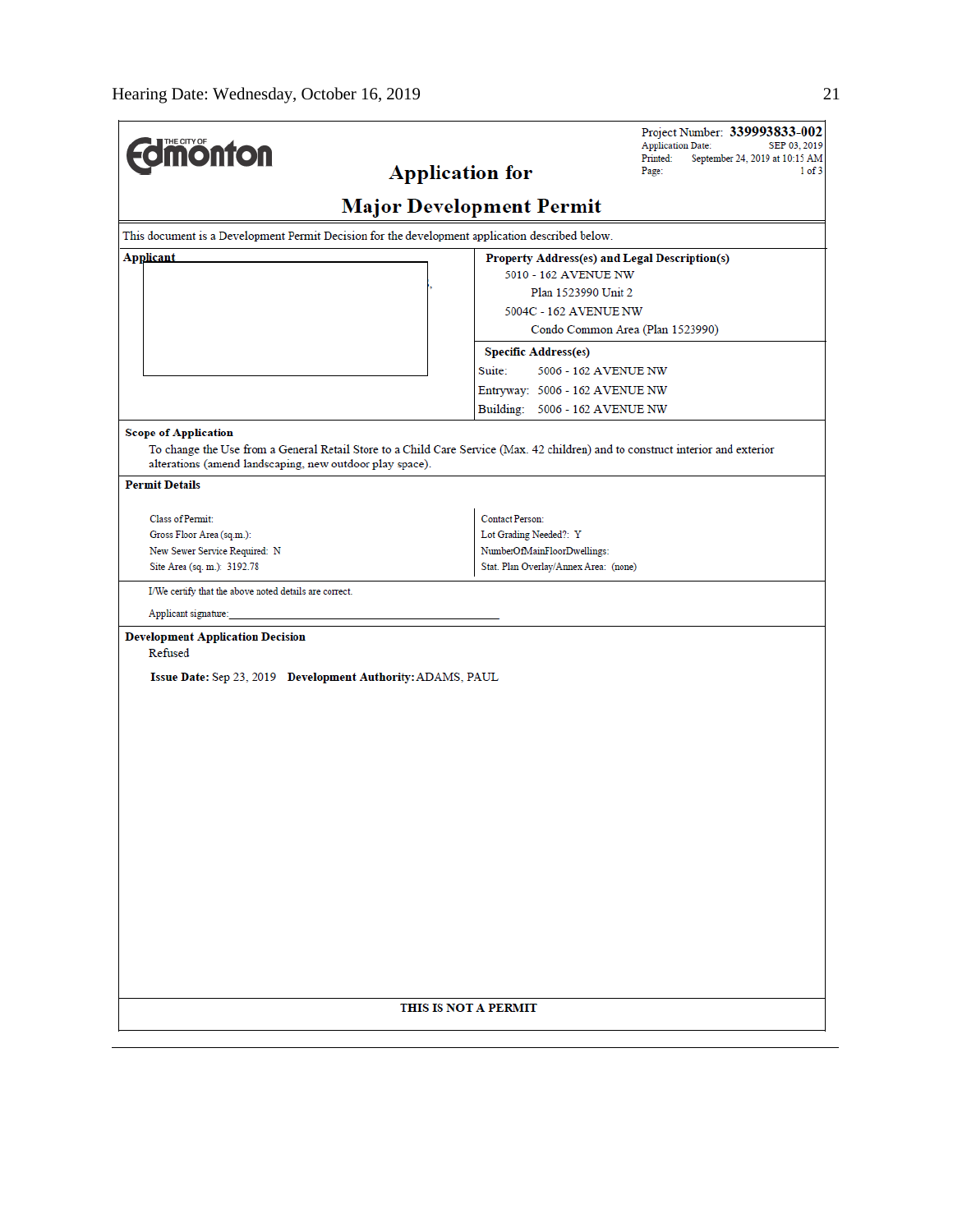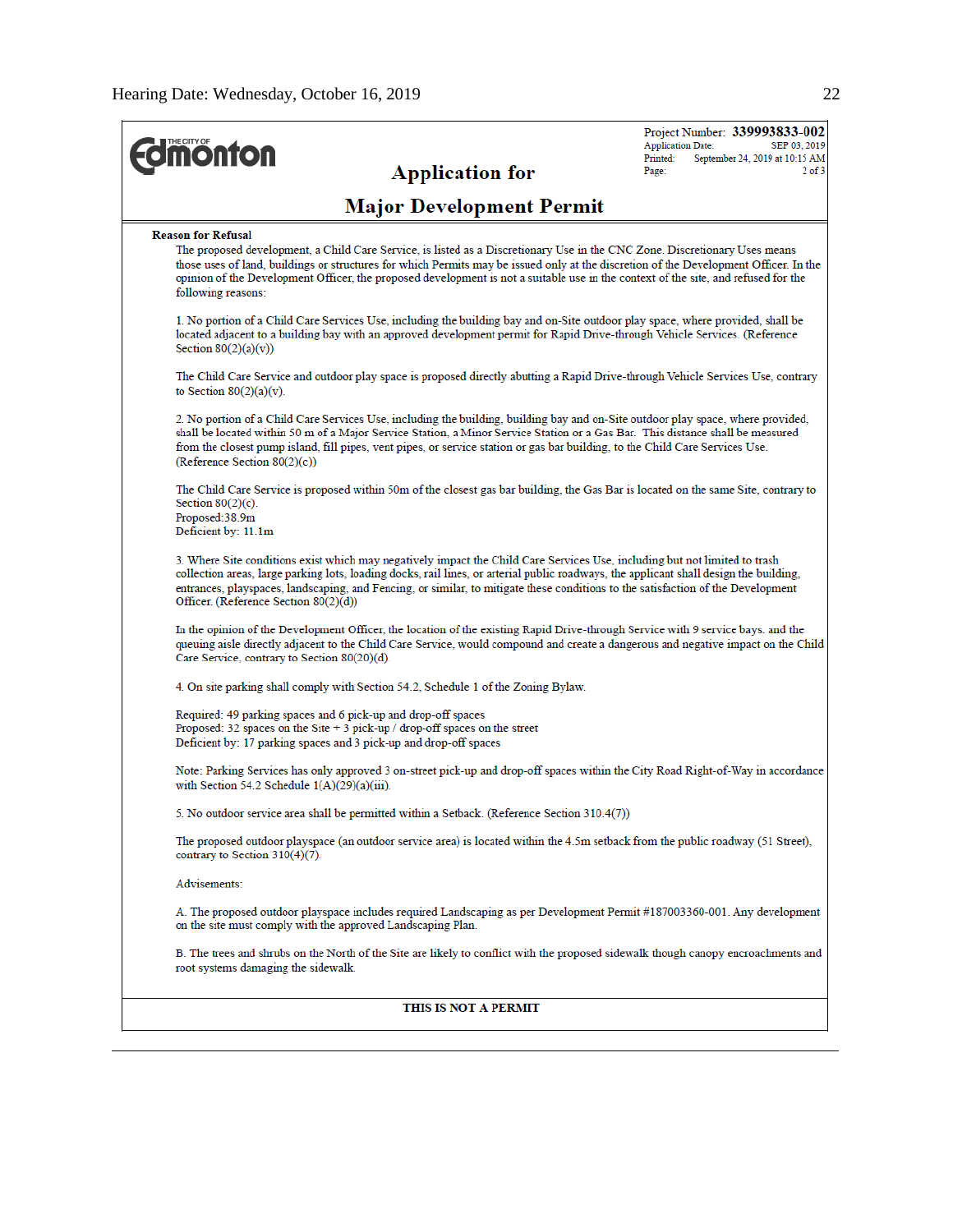| <b>MONTON</b>                                                                                           |                                                       |                                 |                      | Project Number: 339993833-002<br><b>Application Date:</b><br>SEP 03, 2019<br>Printed:<br>September 24, 2019 at 10:15 AM<br>$3$ of $3$<br>Page: |
|---------------------------------------------------------------------------------------------------------|-------------------------------------------------------|---------------------------------|----------------------|------------------------------------------------------------------------------------------------------------------------------------------------|
|                                                                                                         |                                                       | <b>Application for</b>          |                      |                                                                                                                                                |
|                                                                                                         |                                                       | <b>Major Development Permit</b> |                      | C. The Outdoor Play Space is proposed within a Utility Road Right-of-Way. Obtaining a Development Permit does not relieve the                  |
| a building or land.                                                                                     |                                                       |                                 |                      | Land Owner from responsibility for complying with the conditions of any caveat, covenant, easement, or other instrument affecting              |
| <b>Rights of Appeal</b><br>through 689 of the Municipal Government Act.                                 |                                                       |                                 |                      | The Applicant has the right of appeal within 21 days after the date on which the decision is made, as outlined in Section 683                  |
| Fees                                                                                                    |                                                       |                                 |                      |                                                                                                                                                |
| Major Dev. Application Fee<br>Lot Grading Fee<br>Development Permit Inspection Fee<br>Total GST Amount: | <b>Fee Amount</b><br>\$331.00<br>\$236.00<br>\$518.00 | <b>Amount Paid</b><br>\$331.00  | Receipt#<br>06112284 | <b>Date Paid</b><br>Sep 03, 2019                                                                                                               |
| <b>Totals for Permit:</b>                                                                               | \$0.00<br>\$1,085.00                                  | \$331.00                        |                      |                                                                                                                                                |
| (\$754.00 outstanding)                                                                                  |                                                       |                                 |                      |                                                                                                                                                |
|                                                                                                         |                                                       |                                 |                      |                                                                                                                                                |
|                                                                                                         |                                                       |                                 |                      |                                                                                                                                                |
|                                                                                                         |                                                       |                                 |                      |                                                                                                                                                |
|                                                                                                         |                                                       |                                 |                      |                                                                                                                                                |
|                                                                                                         |                                                       | THIS IS NOT A PERMIT            |                      |                                                                                                                                                |
|                                                                                                         |                                                       |                                 |                      |                                                                                                                                                |